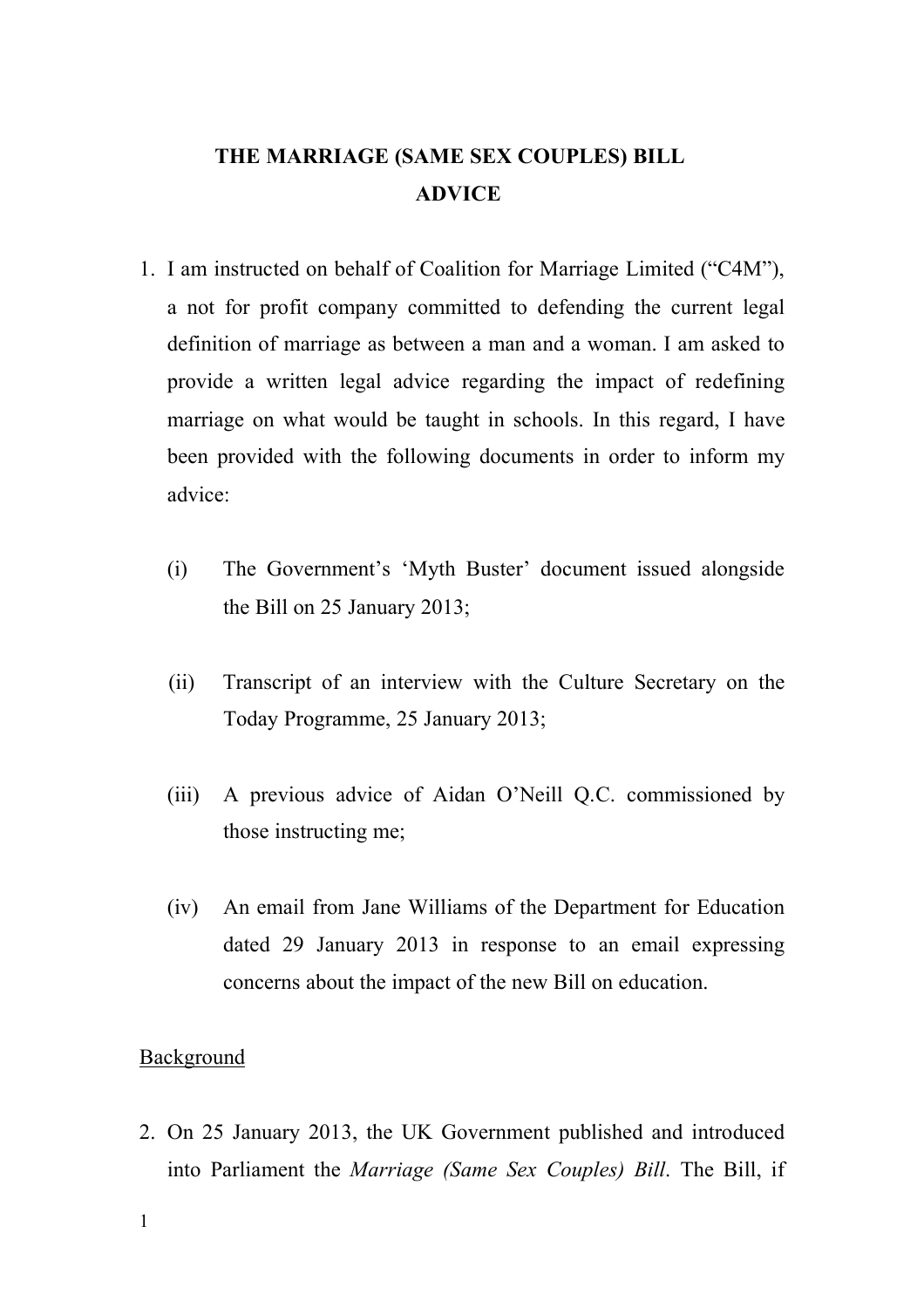enacted in its present form, would redefine the law of marriage to allow for same sex marriage. It would remove the gender requirements to marriage and provide for two sets of marriage rules within a new, wider definition of marriage – most notably the law relating to consummation and adultery will not be extended to same sex marriage. The Bill would keep the current legal definition of marriage only to a limited degree in that it would still subsist within Anglican canon law. Under the Bill, the Church of England will continue to marry parishioners according to the current legal definition of marriage.

- 3. The issue of marriage can arise across the school curriculum and in the ordinary discussions which take place in the classroom. I am instructed that some schools already seek to promote same sex unions in primary schools. Story books such as "Tango Makes Three", "Daddy's Room Mate" and "King and King" are already found in British primary schools and some titles have already been the subject of litigation brought by concerned parents in the United States. I am also instructed that Stonewall's Education for All campaign is already promoting such resources in UK primary schools.
- 4. My Instructing Solicitor has had cause to advise a teacher who faced discipline because she declined to read such books to her class. Some schools have also endorsed the idea of LGBT History Month.
- 5. Teachers who conscientiously believe that marriage can only be between a man and a woman are supported in their beliefs by the current legal definition of marriage. However, those instructing me are concerned that the position will change if the *Marriage (Same Sex*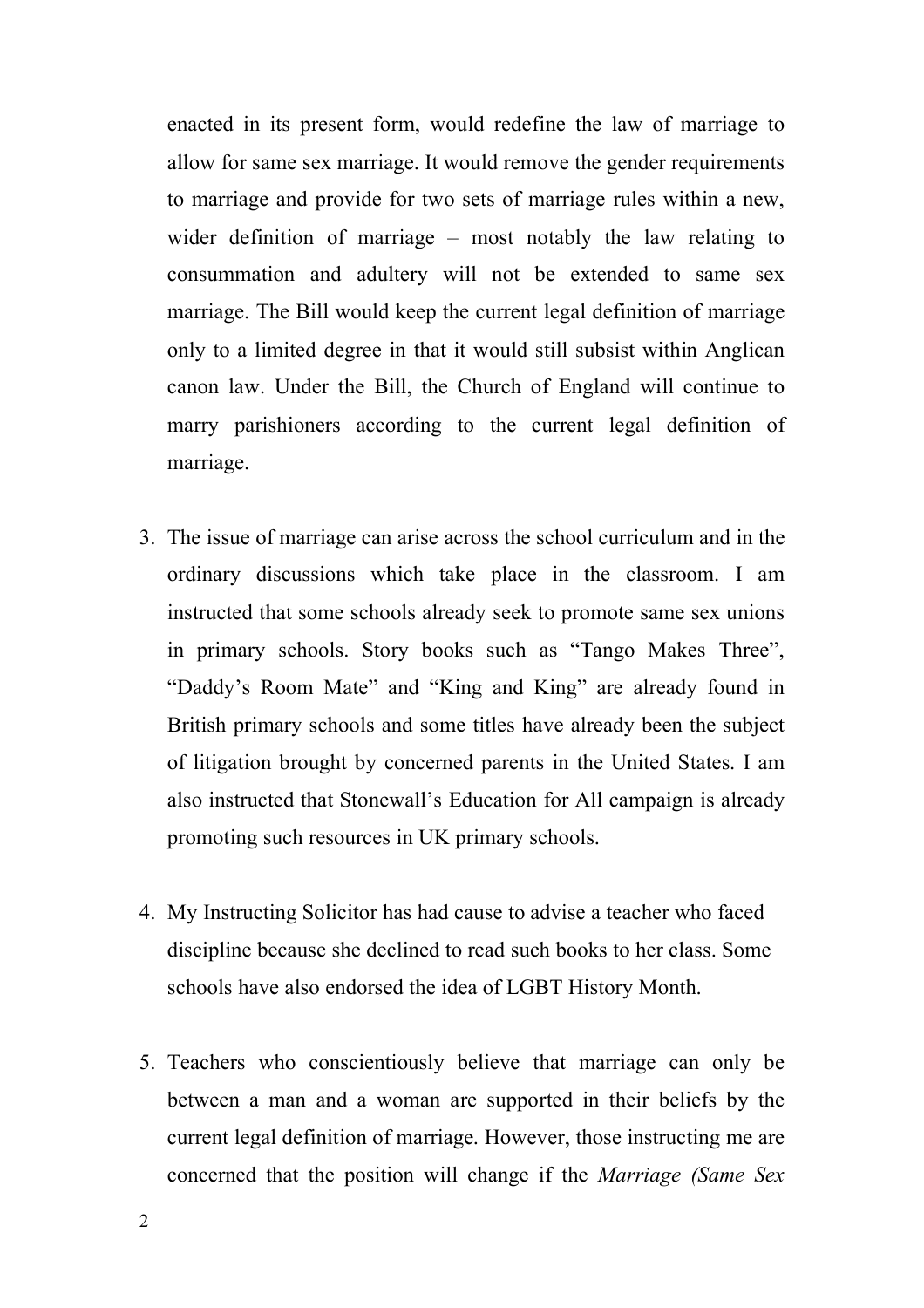*Couples) Bill* (**'the Marriage Bill'**) is enacted, such that teachers in state schools who hold to a belief in 'traditional' marriage will find that their views are at odds with the legal definition of marriage.

6. In addition, there is the very specific and troubling issue of sex and relationships education. This is more of an issue for secondary schools (where it is compulsory, unlike primary schools where it is not). The law currently provides for guidance so that children learn about the nature of marriage and its importance for family life and bringing up children.

## **The Marriage Bill**

- 7. The *Marriage Bill* which applies to England and Wales but in its key provisions not Scotland or Northern Ireland<sup>1</sup>, contains the following provisions relevant to this advice:
	- (i) Section ('s') 1(1) provides that marriage of same sex couples is lawful;
	- (ii) S.2(5) amends the Equality Act 2010 to the effect that a person will not contravene s.29 (prohibiting discrimination in the provision of services) if they refuse to conduct, be present at, carry out or otherwise participate in a relevant, i.e. same sex, marriage.

 $\frac{1}{1}$ <sup>1</sup> Marriage is a devolved matter for Northern Ireland and Scotland and as such is a matter for the Northern Ireland Assembly and Scottish Parliament. It should be noted that some limited provisions of the Marriage Bill will affect Northern Ireland and Scotland: see the Explanatory Notes, §§16-22 (http://www.publications.parliament.uk/pa/bills/cbill/2012-2013/0126/en/2013126en htm)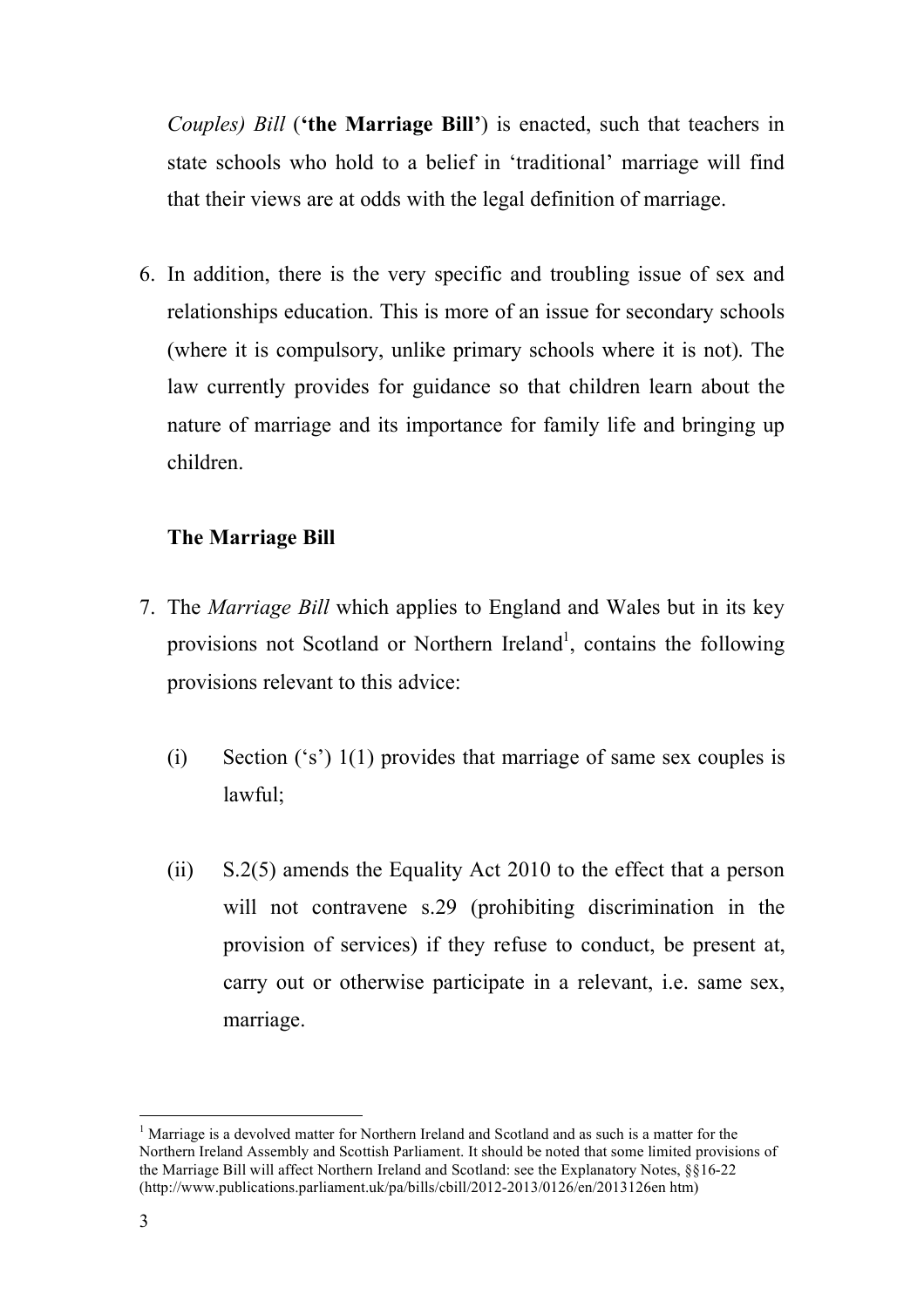- (iii) Paragraph 1 of Schedule 3 provides that in existing legislation of England and Wales, a reference to "*marriage*" will be read as including a reference to the marriage of a same sex couple. Equivalent provision, redefining marriage terms to include the marriage of same sex couples, is made for reference to "*married couple*", "*a person who is married*" and a "*marriage that has ended"* in existing legislation.
- (iv) Similarly, in new (but presumably not existing) England and Wales legislation, "*husband"* is to include a man married to another man, "*wife"* is to include a woman who is married to another woman and "*widower*" is to include a man whose marriage to another man ended with the other man's death.
- (v) Paragraph 1 of Schedule 4 provides that s.11 does not alter the effect of any private legal instrument made before that section comes into force.

### **Human Rights Act 1998**

8. The Human Rights Act 1998 (**'HRA 1998'**) provides that a public authority cannot act in a way which is incompatible with a Convention Right  $(s.6)^2$ . The relevant Convention rights for the purpose of this advice are Article 8 (protecting family and private life), Article 9 (freedom of thought, conscience and religion), Article 10 (freedom of expression), Article 12 (the right to marry), Article 14 (prohibition on discrimination) and Article 2 of the First Protocol (right to education).

 $\frac{1}{2}$ <sup>2</sup> The 'Convention Rights' are defined by s.1; specifically, Articles 2 to 12 and 14 of the European Convention on Human Rights, articles 1 to 3 of the First Protocol and Article 1 of the Thirteenth Protocol, as read with Articles 16 to 18 of the Convention.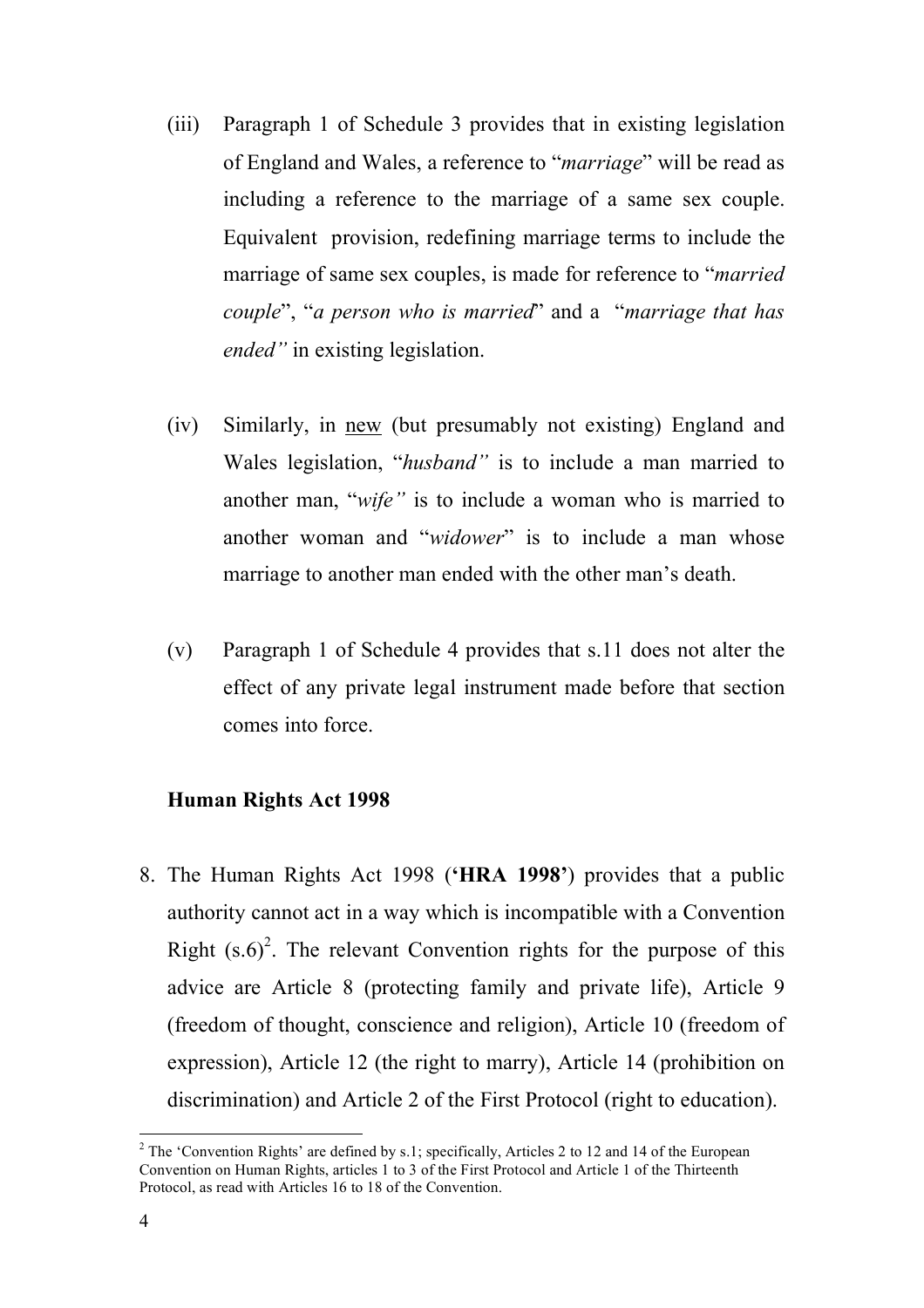- 9. Section 2 of the HRA 1998 provides, amongst other things, that a court or tribunal determining a question which has arisen in connection with a Convention Right must "*take into account"* a judgment, decision or declaration or advisory opinion of the European Court of Human Rights.
- 10.Section 3 provides that so far as it is possible to do so, primary legislation and subordinate legislation must be read and given effect in a way which is compatible with the Convention rights. In relation to primary (e.g. an act of Parliament) or subordinate (e.g. a statutory instrument) legislation, a court can make a 'declaration of incompatibility' (s.4).

## *Relevant statutory provisions*

11.Currently, section 403 of the Education Act 1996 gives a privilege to marriage in the school curriculum. The *Marriage Bill*, if it becomes an Act, would clearly widen the scope of the current legal duty on schools to promote marriage. Section 403(1A) provides that

> (1A)The Secretary of State must issue guidance designed to secure that when sex education is given to registered pupils at maintained schools—

(a) they learn the nature of marriage<sup>3</sup> and its importance for family life and the bringing up of children, and

 $3$  My emphasis.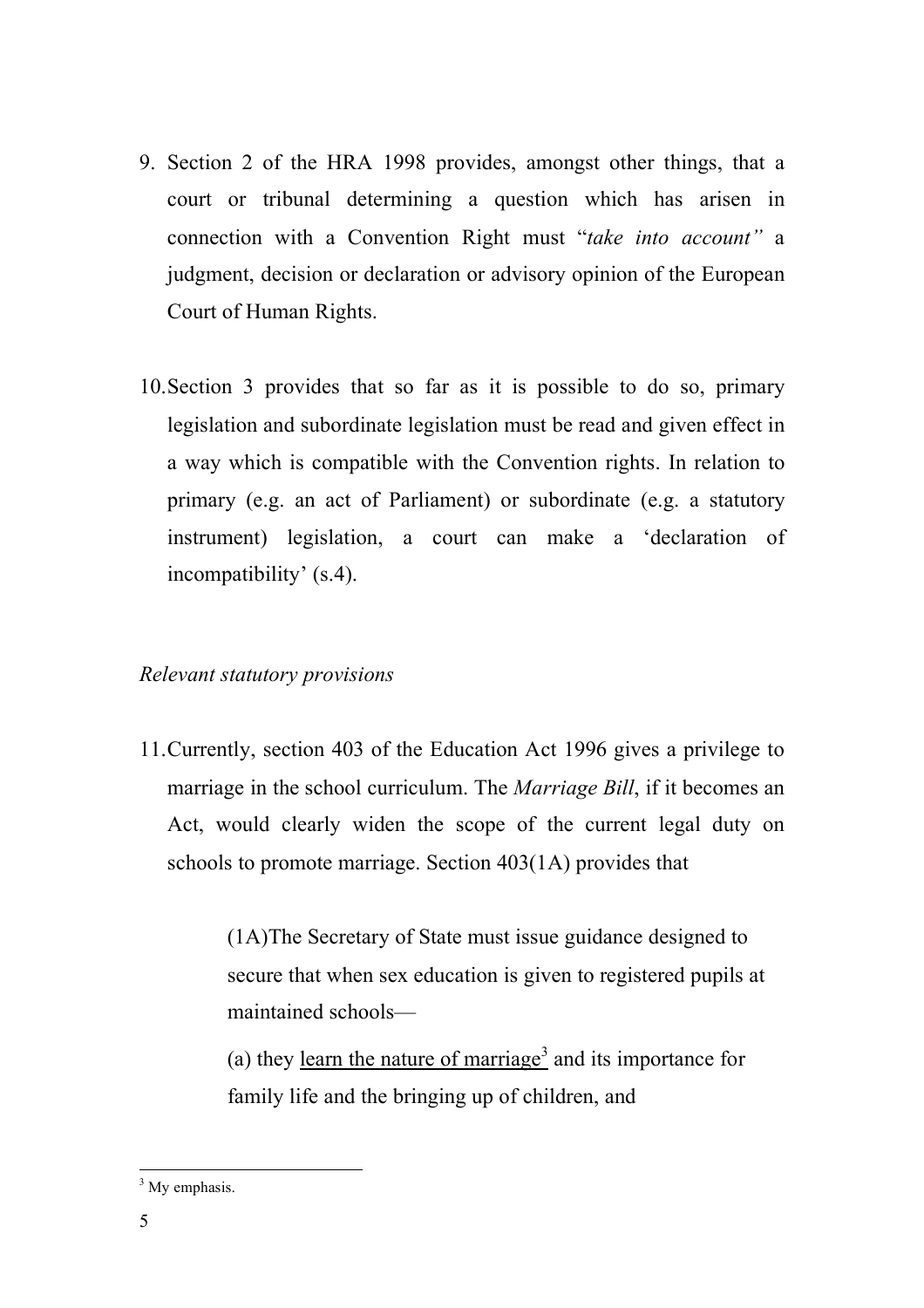(b) they are protected from teaching and materials which are inappropriate having regard to the age and the religious and cultural background of the pupils concerned.

(1B) In discharging their functions under subsection (1) governing bodies and head teachers must have regard to the Secretary of State's guidance.

(1C) Guidance under subsection (1A) must include guidance about any material which may be produced by NHS bodies for use for the purposes of sex education in schools.

- 12.This provides no exception for conscientious beliefs. Unless this were amended I envisage that there would be a duty on the teacher to promote marriage as newly defined. This is further the case given that the issue of redefinition could not be avoided by any suggestion that such teaching might be said to be, in terms of  $403(1A)(b)$ , "*inappropriate having regard to the age and the religious and cultural background of the pupils concerned*".
- 13.The importance of this is heightened by the fact that it would inevitably be taken into account by an employment tribunal in assessing what fell within the band of reasonable responses of an employer when it came to assess a claim for unfair dismissal (s84(2) Employment Rights Act 1996; *Post Office v Foley* [2000] IRLR 827).
- 14.The code of conduct for teachers in England ("Teachers' Standards", May 2012 published by the DfE and which replaces the General Teaching Council for England's Code of Conduct and Practice for Registered Teachers) gives teachers some freedom in expressing

6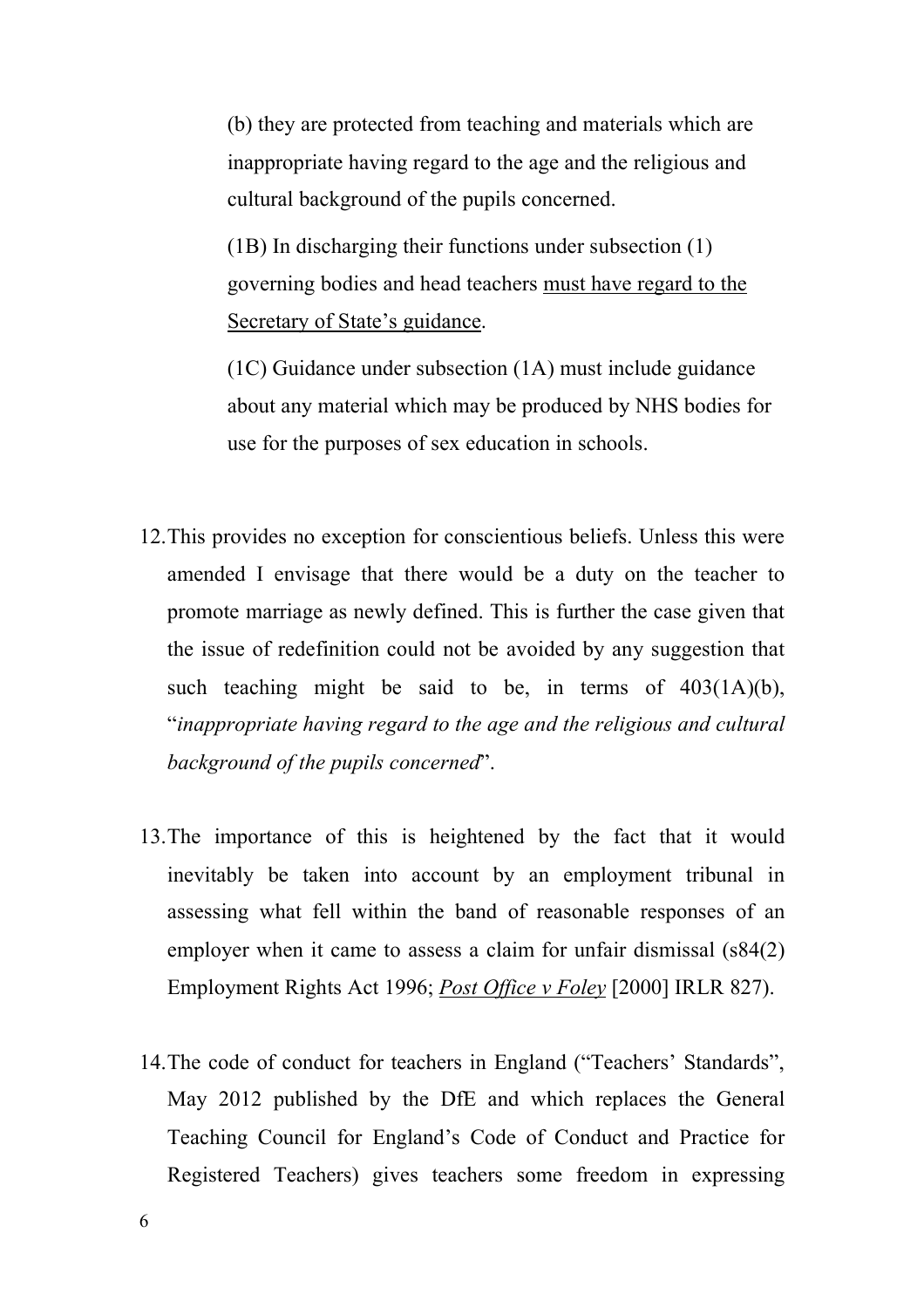personal beliefs but within very clear limits. Under the heading "personal and professional conduct" this is found:

> "Teachers uphold public trust in the profession and maintain high standards of ethics and behaviour, within and outside school, by….ensuring that personal beliefs are not expressed in ways which exploit pupils' vulnerability or might lead them to break the law". Further they must not undermine fundamental British values, including democracy, the rule of law, individual liberty **and mutual respect, and tolerance of those with different faiths and beliefs**

- 15.There are also two parts of the Equality Act 2010 ('**EQA 2010**') which fall to be considered. Chapter 6 Equality Act 2010 generally applies equality law to education.
- 16. Schools are prohibited from discriminating, harassing  $4$  or victimising in relation to the protected characteristics except for (a) age and (b) marriage and civil partnership.<sup>5</sup> So, for example, a school is not prohibited from allowing greater privileges to older pupils, or those who are married/in a civil partnership. A school is also prohibited from victimising for the conduct of parents or siblings (s.86).
- 17.Nothing in Chapter 1 of Part 6 (i.e. the rules relating to schools) applies to "*anything done in connection with the content of the curriculum*" (s.89(2)). The Explanatory Notes<sup>6</sup> to EQA 2010 explain this provision as follows:

This ensures that the Act does not inhibit the ability of schools to include a full range of issues, ideas and materials in their syllabus and

 $\frac{1}{4}$  $4$  For the purposes of the prohibition of harassment, the Act excludes gender reassignment, sexual orientation or religion or belief (s.85(10)).

 $6$  Although admissible as an aid to construction, Explanatory Notes have not been endorsed by Parliament and cannot be decisive of the correct interpretation of the Act: see e.g. *R (S) v. Chief Constable of South Yorkshire* [2004] UKHL 39, *per* Lord Steyn at §4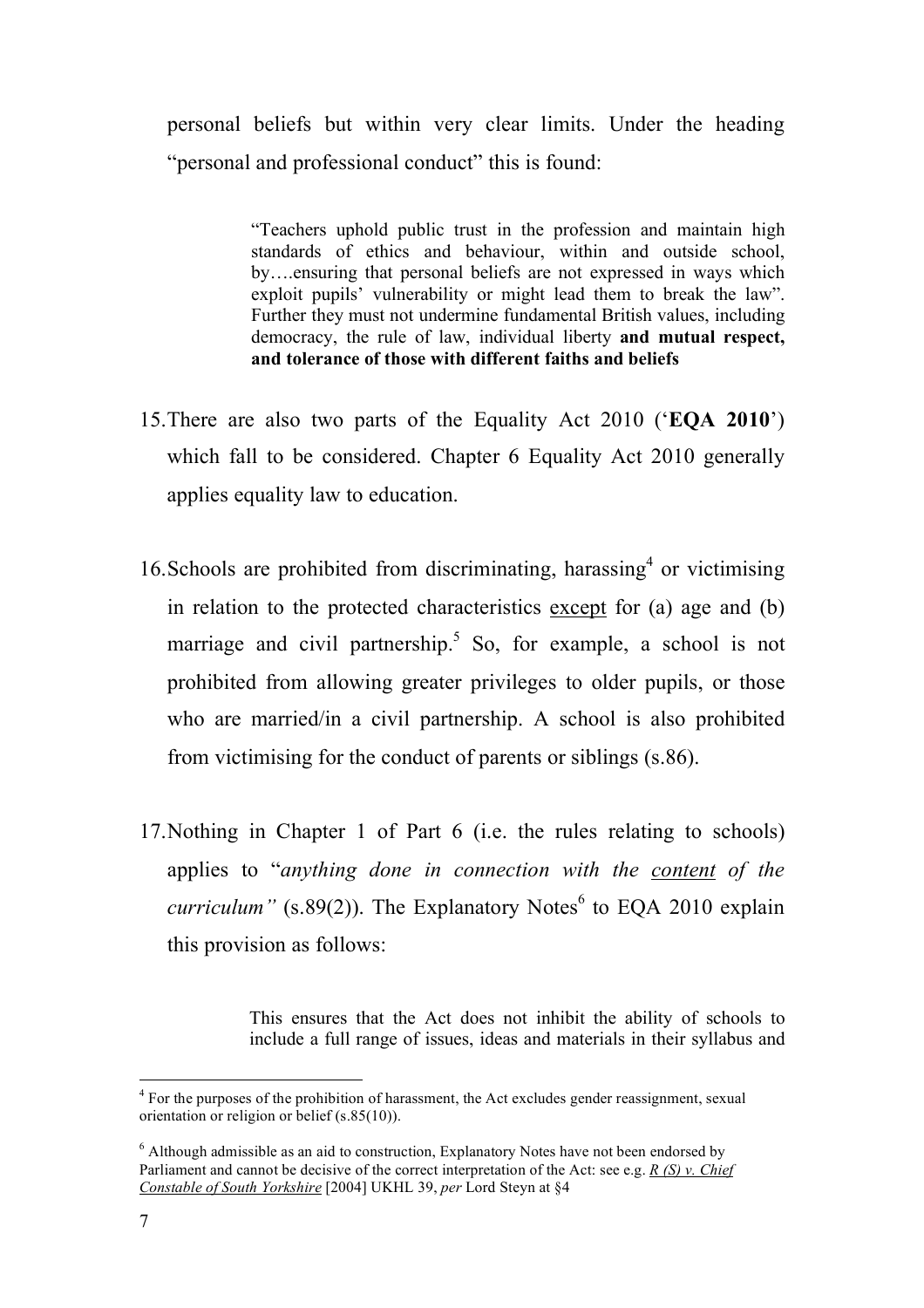to expose pupils to thoughts and ideas of all kinds. The way in which the curriculum is taught is, however, covered by the reference to education in section  $85(2)(a)$ , so as to ensure issues are taught in a way which does not subject pupils to discrimination.

 $[\ldots]$ 

#### *Examples*

• A school curriculum includes teaching of evolution in science lessons. This would not be religious discrimination against a pupil whose religious beliefs include creationism. [...]

- 18.On the other hand, Section 85(2)(a) of EQA 2010 provides that discrimination law does apply to the way education is provided. This extends to the protected characteristic of marriage which will of course be redefined (see section 84(b)).
- 19. As a public authority, the school (i.e. state schools) and the Local Education Authority are subject to the duties in Section 149 of EQA 2010 – amongst other things to provide equality of opportunity between persons who share and do not share a relevant protected characteristic. This means that the public authority, or a person who is not a public authority but exercises public functions must, in the exercise of its functions, have "*due regard*" to the need to:

(a) eliminate discrimination, harassment, victimisation and any other conduct that is prohibited by or under this Act;

(b) advance equality of opportunity between persons who share a relevant protected characteristic and persons who do not share it;

(c) foster good relations between persons who share a relevant protected characteristic and persons who do not share it.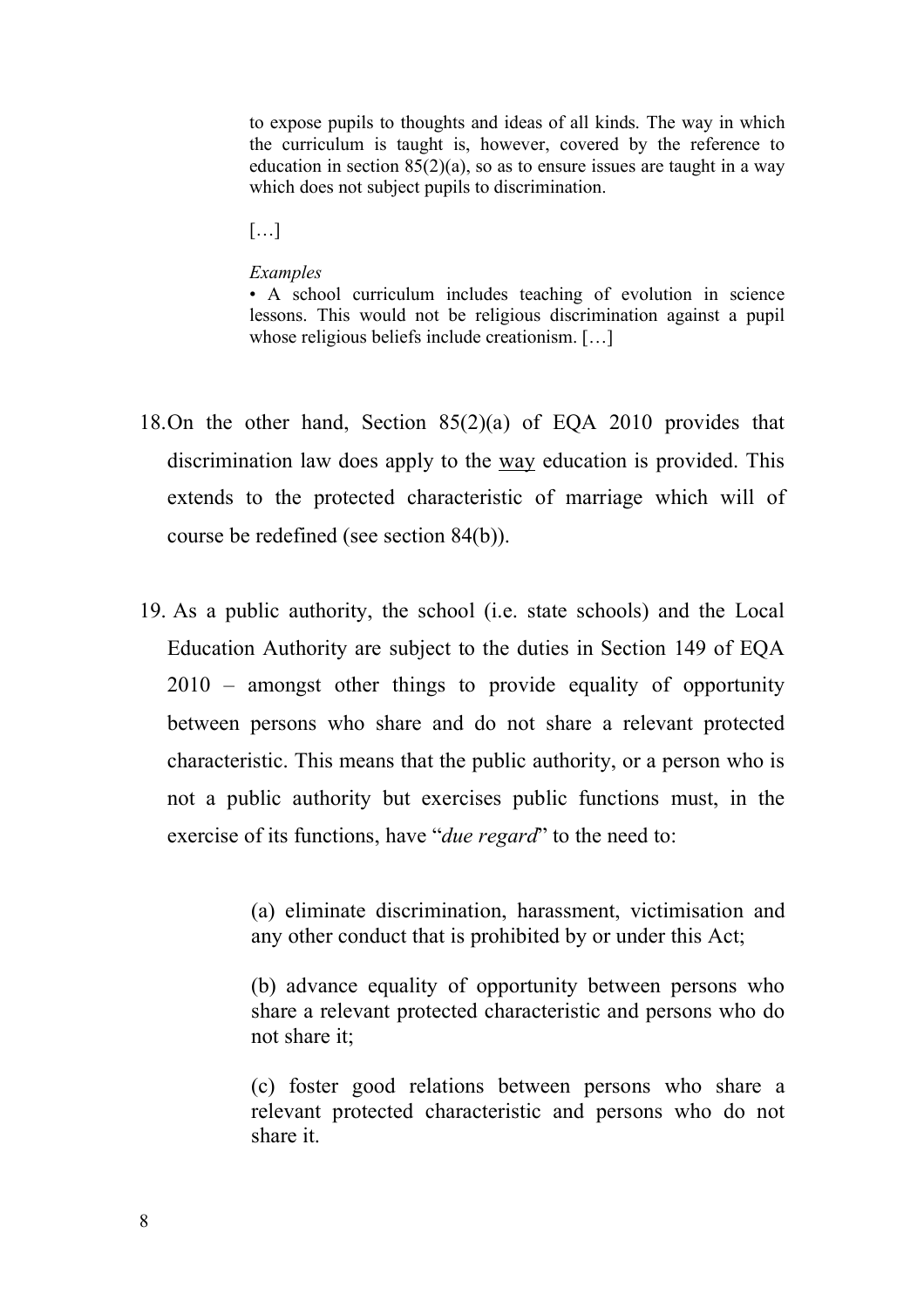- 20.There is no requirement to conform with (b) and (c) above in relation to the protected characteristic of marriage and civil partnership. However, it is relevant to the other protected characteristics mentioned above.
- 21.Having "*due regard*" to the need to advance equality of opportunity between persons who share a relevant protected characteristic and persons who do not share it involves having due regard, in particular, to the need to:

(a) remove or minimise disadvantages suffered by persons who share a relevant protected characteristic that are connected to that characteristic;

(b) take steps to meet the needs of persons who share a relevant protected characteristic that are different from the needs of persons who do not share it;

(c) encourage persons who share a relevant protected characteristic to participate in public life or in any other activity in which participation by such persons is disproportionately low.

- 22.Having due regard to the need to foster good relations between persons who share a relevant protected characteristic and persons who do not share it involves having due regard, in particular, to the need to (a) tackle prejudice, and (b) promote understanding.
- 23.The following example is provided in the Explanatory Notes to EQA 2010 in relation to a school: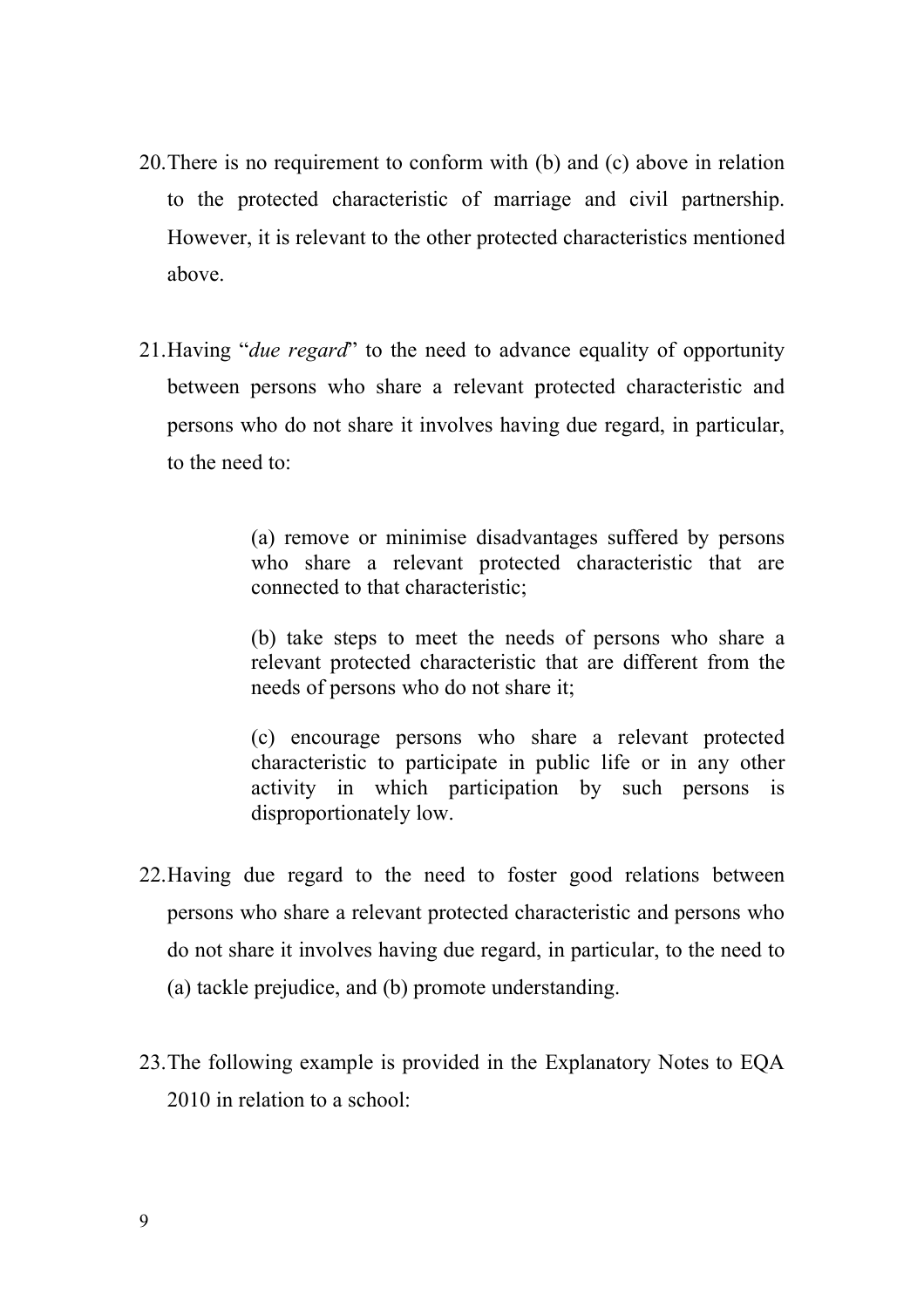The duty could lead a school to review its anti-bullying strategy to ensure that it addresses the issue of homophobic bullying, with the aim of fostering good relations, and in particular tackling prejudice against gay and lesbian people.

24. This statutory background is hard to reconcile with the email from Jane Williams of the DfE which includes this "*no teacher can or should be compelled to promote views that go against their conscience*" or the Government's 'Myth Busting' document, which states that "*No teacher will be required to promote or endorse views which go against their beliefs*". The stark position in my view is that a Christian teacher (or indeed any teacher with a conscientious objection) may have to teach about (and positively portray) a notion of marriage (and its importance for family life) which they may find deeply offensive.

#### *Obligations on teachers*

25. This statutory position would in my view make it more difficult for those schools which currently seek to teach about marriage between different sexes (or present it in a positive way) to continue doing so without teaching similarly with regard to same sex marriage. Teachers as with every employee must carry out the reasonable instructions of their employers. This is however underpinned or overlaid in the case of education with the guidance from the Secretary of State to which I have already referred. A teacher could well be disciplined for his/her stance on the subject.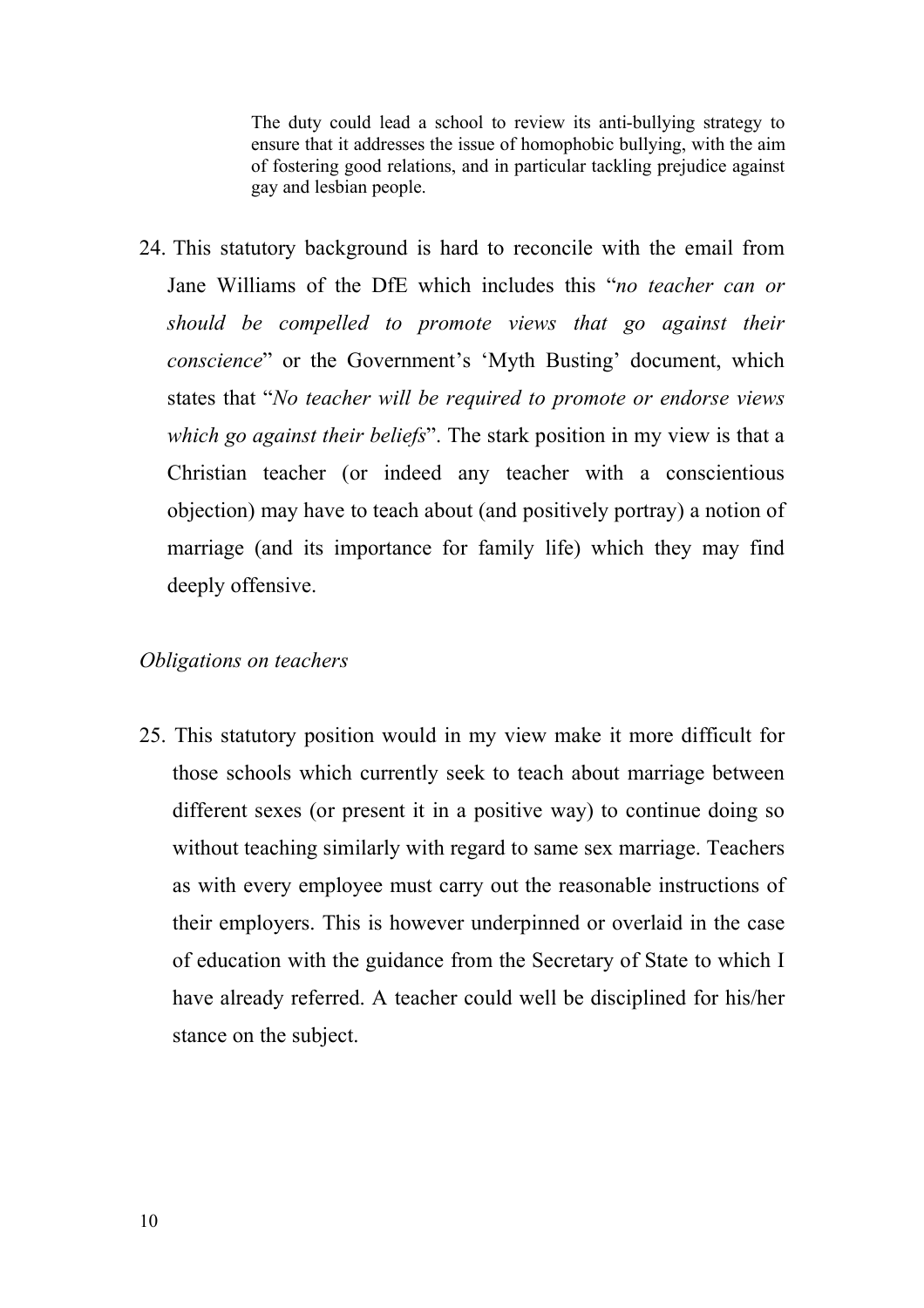- 26.The Secretary of State's guidance on sex education*<sup>7</sup>* makes clear that "*pupils should learn the significance of marriage and stable relationships as key building blocks of community and society. Care needs to be taken to ensure that there is no stigmatisation of children based on their home circumstances"*. Pupils must also be "*given accurate information and helped to develop skills to enable them to understand difference and respect themselves and others and for the purpose also of preventing and removing prejudice."* If the *Marriage Bill* is enacted, this would apply equally to same sex couples.
- 27.Secondly, elevating one kind of marriage over another is likely to amount to indirect or direct discrimination. For example, a pupil who is gay or whose parents are in a same sex union would arguably be treated less favourably if same sex marriage were denigrated explicitly or implicitly as part of a lesson. It is correct to say that the prohibition on discrimination does not apply to "*anything done in connection with the content of the curriculum*". However, it does apply as already stated to *"the way it provides education for the pupil"*. This is a difficult distinction to draw.
- 28. It is therefore relatively clear from the above that a school would be entitled to teach that there is a wide range of views in relation to marriage, for example as expressed by different religions and religious denominations. But by teaching the topic "*in a way*" which subjects pupils to direct or indirect discrimination, which would in my view clearly include stating that one form of marriage<sup>8</sup> is *better* than

 <sup>7</sup> DfEE 0116/2000, issued July 2000

 $8$  Arguably, if the Marriage Bill becomes law, it will be incorrect to state there is more than one 'form' of marriage.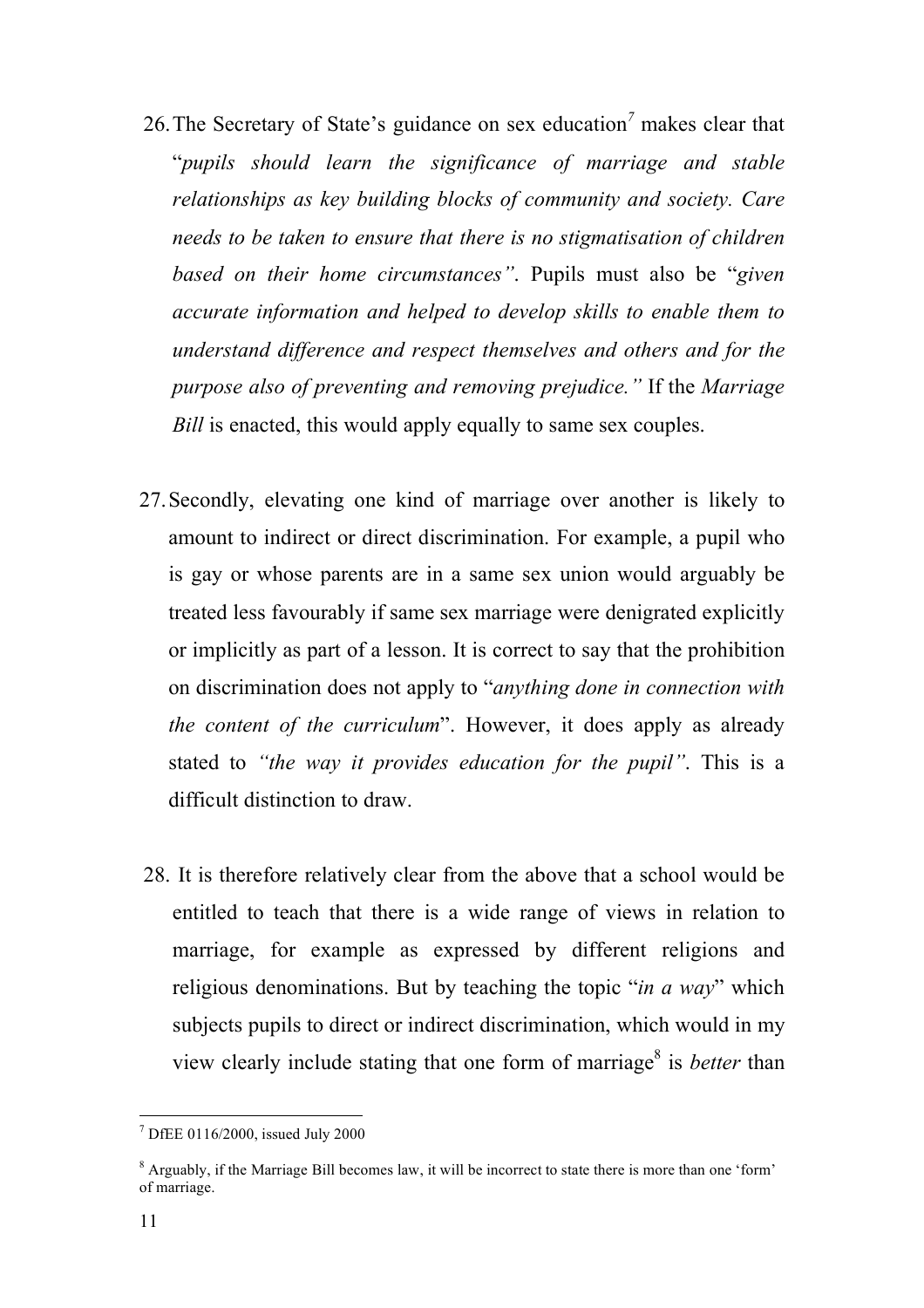another, it is likely to amount to unlawful direct or indirect discrimination. The Equality and Human Rights Commission provide the following example<sup>9</sup> which supports this interpretation:

> During a PSHE (personal, social, health and economic education) lesson, a teacher describes homosexuality as 'unnatural' and 'depraved' and states he will only be covering heterosexual relationships in the lesson. A bisexual pupil in the class is upset and offended by these comments. This may be unlawful direct discrimination on the grounds of sexual orientation.

- 29. Clearly, there will be grey areas. What in practice amounts to teaching in a discriminatory way will be a matter of fact and degree. For example, in a Christian or Orthodox Jewish faith school it would (one assumes) be reasonable to teach the fact that the school's religious denomination does not support and in fact rejects the principle of same sex marriage. But despite the best intentions of a teacher, merely teaching that there is a range of views and that *in the view of the school's religious denomination,* same sex marriage is wrong, might lead a gay pupil or a pupil whose parents are in a same sex marriage to feel that they have been treated in a discriminatory way. Ultimately, whether a school has discriminated in such a scenario will be a matter of fact for the courts and tribunals, but given the provisions of EQA 2010, schools will be under a duty to ensure that the subject is taught sensitively and leave little room for misunderstandings of the type described above.<sup>10</sup>
- 30.I note that a comparable issue arose in relation to 'homophobic' booklets distributed at Roman Catholic schools in Lancashire in

 <sup>9</sup> *Education providers: Schools Guidance:* http://www.equalityhumanrights.com/advice-andguidance/education-providers-schools-guidance/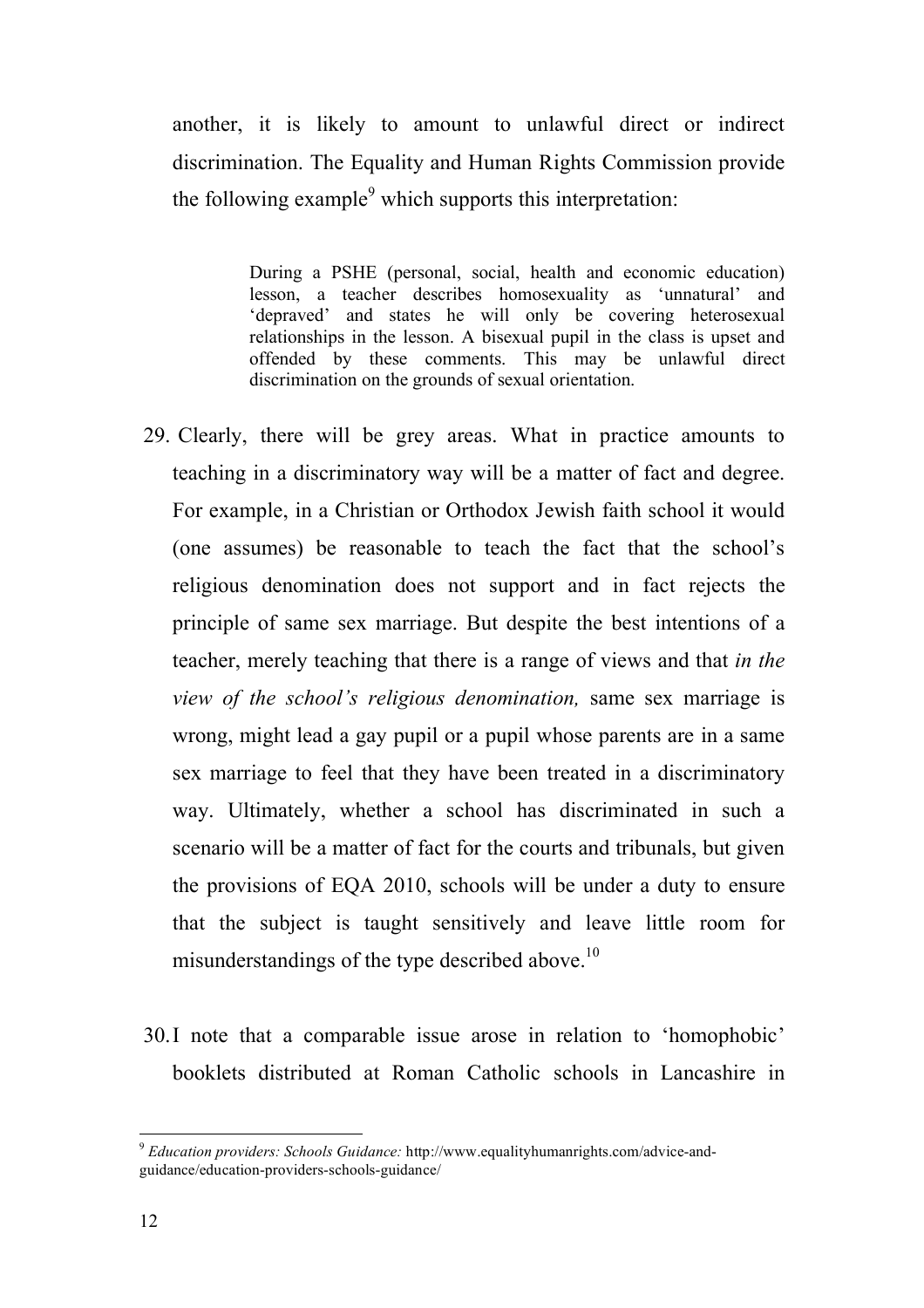February of last year. The Education Secretary explained the issue in similar terms as I have above in a letter in response to a complaint from the TUC, stating *inter alia: "If a school conveyed its beliefs in a way that involved haranguing, harassing or berating gay or lesbian pupil or group of pupils then this would be unacceptable in any circumstances and is likely to constitute unlawful discrimination".11*

- 31. Thirdly, schools are under a positive duty to advance equality of opportunity and foster good relations between people with different protected characteristics (EQA 2010 s.149). If a school curriculum explicitly presented marriage between people of the opposite sex as positive and marriage between people of the same sex as less positive or negative, there would be a strong case that the school was breaching the duty under s.149. Although 'marriage and civil partnership' is not a protected characteristic for the purpose of s.149, sexual orientation is, and there would be a strong argument that by presenting same sex marriage in a less positive light, the school would be failing, for example, to foster good relations between persons who share a relevant protected characteristic and those who do not share it.
- 32. Fourthly, for similar reasons as in relation to discrimination under the EQA 2010, a state school has a duty under the HRA 1998 not to act in a way which is incompatible with the Convention rights. This would include not discriminating because of sexual orientation under Article 14 with reference to Article 8. Moreover, in the light of the recent case law described below, it is highly unlikely that a domestic or indeed the European Court of Human Rights would accept that

<sup>&</sup>lt;sup>11</sup> http://ukhumanrightsblog.com/2012/02/22/michael-goves-full-letter-on-homophobic-teachingmaterials-in-schools/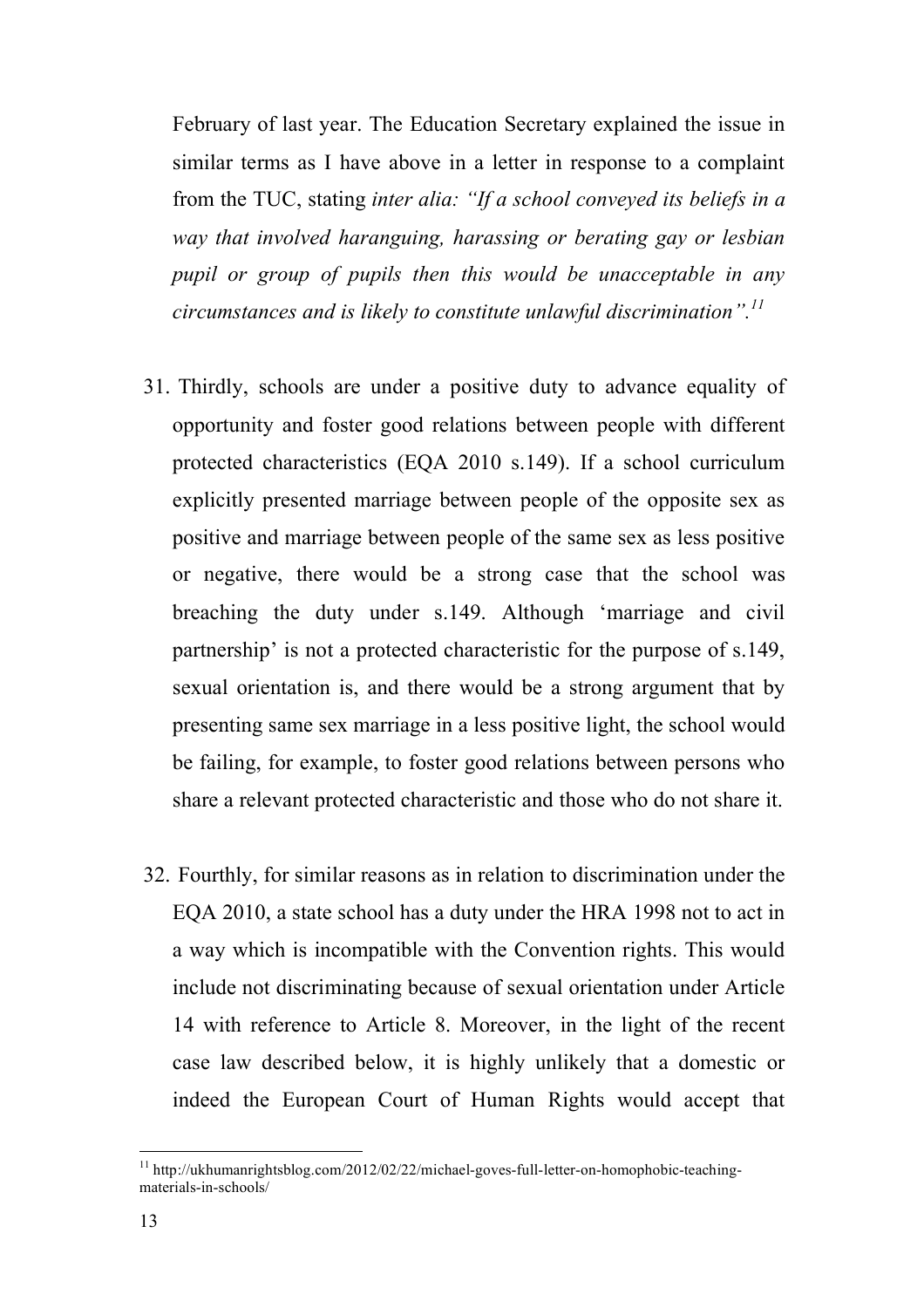discrimination was justified with reference to the right to freedom of expression or freedom of thought, conscience and religion.

- 33.The position of such a teacher may be linked with the notion that not to promote same sex marriage may itself be offensive to gay people. This has been considered (albeit on more extreme facts) in two recent European Human Rights case. The European Court of Human Rights in *Vejdeland v. Sweden* [2012] ECHR 1813/07 (Fifth Section, 9 February 2012) upheld the criminal conviction of the applicants who had entered a secondary school and distributed approximately a hundred leaflets in and on pupils' lockers which contained offensive statements about homosexuals. A school may thus feel under a duty to counter what it regards as homophobic attitudes within its school and within the wider society. At paragraph 55 the Court said
	- 55. Moreover, the Court reiterates that inciting to hatred does not necessarily entail a call for an act of violence, or other criminal acts. Attacks on persons committed by insulting, holding up to ridicule or slandering specific groups of the population can be sufficient for the authorities to favour combating racist speech in the face of freedom of expression exercised in an irresponsible manner (see *Féret v. Belgium,*  no. 15615/07, § 73, 16 July 2009). *In this regard, the Court stresses that discrimination based on sexual orientation is as serious as discrimination based on "race, origin or colour"* (see, *inter alia*, *Smith and Grady v. the United Kingdom*, nos. 33985/96 and 33986/96, § 97, ECHR 1999-VI).
- 34.Further in *International Centre for the Protection of Human Rights (INTERIGHTS) v. Croatia* the European Committee of Social Rights upheld a complaint that Croatian schools did not provide comprehensive or adequate sexual and reproductive health education for children and young people and the Committee held there to be a violation of Article 11(2) of the (revised 1996) European Social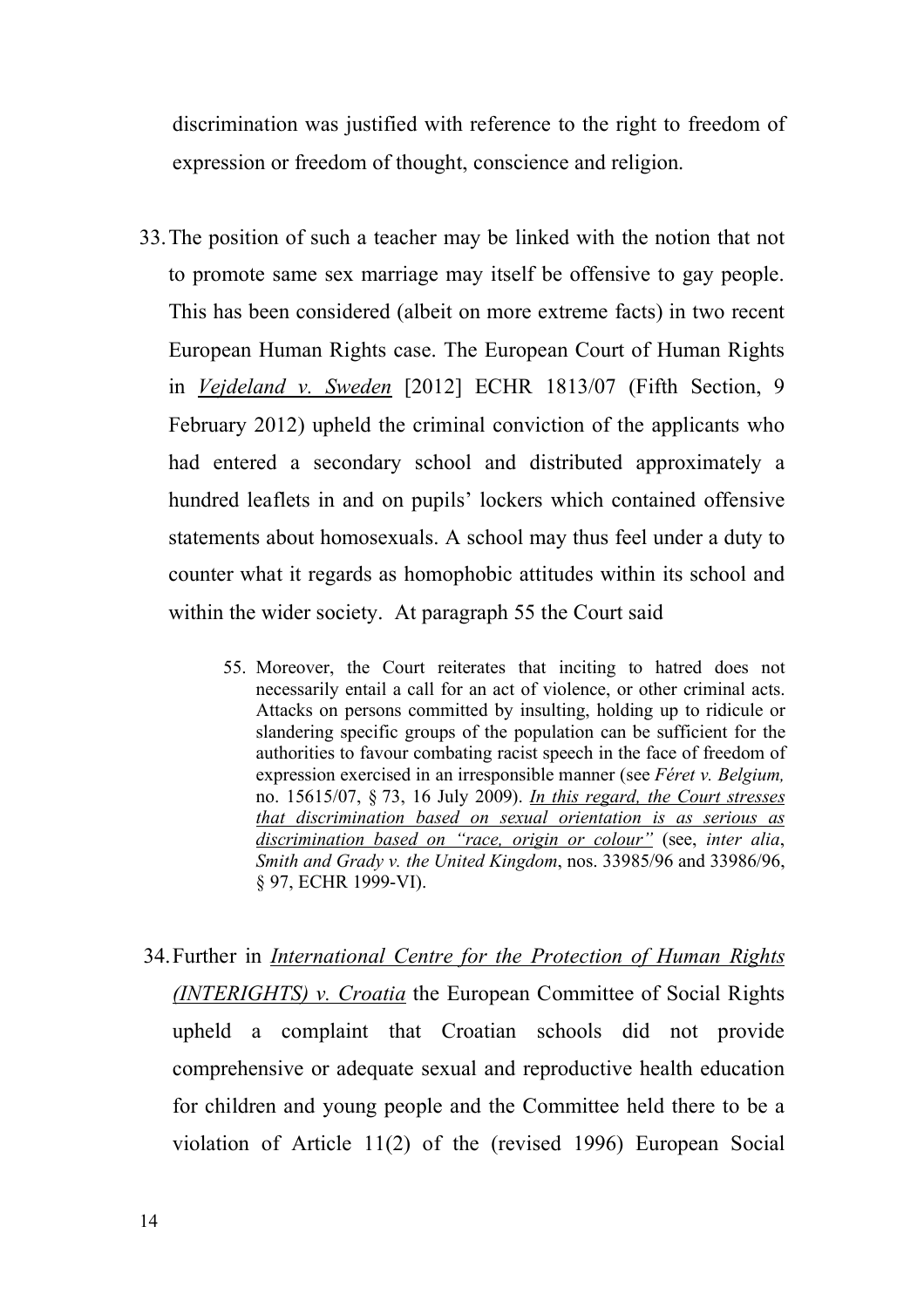Charter<sup>12</sup> as read in the light of the non-discrimination preamble to the European Social Charter<sup>13</sup> in Croatia's provision of certain educational matters distributed to State schools, noting as follows:

> These statements stigmatise homosexuals and are based upon negative, distorted, reprehensible and degrading stereotypes about the sexual behaviour of all homosexuals. Although the Government maintains that all curricula are taught in compliance with domestic law as well as international standards, it does not dispute the existence of the abovementioned statements. The Committee holds that such statements serve to attack human dignity and have no place in sexual and reproductive health education: as such, their inclusion in standard educational materials constitutes a violation of art.11(2) in the light of the non-discrimination clause of the Preamble to the Charter.

#### *Promotion of equality*

35. Section 403(1A) of the Education Act 1996 would also in my view provide a legitimate basis for schools or LEAs which wish to promote a particular vision of equality to require *all* teachers to teach materials which endorse same sex marriage. The position of the teacher who manifests a conscientious objection to doing so is not enviable. It would be analogous to the registrar of births, deaths and marriages who refused to engage in civil partnerships which invites consideration of the ECHR decision in *Eweida and Others v UK -*

''Preamble

<sup>&</sup>lt;sup>12</sup> Article 11(2) of the revised European Social Charter is in the following terms:

Article 11—The right to protection of health

Everyone has the right to benefit from any measures enabling him to enjoy the highest possible standard of health attainable.

With a view to ensuring the effective exercise of the right to protection of health, the Contracting Parties undertake, either directly or in cooperation with public or private organisations, to take appropriate measures designed inter alia:. . .

<sup>2.</sup> to provide advisory and educational facilities for the promotion of health and the encouragement of individual responsibility in matters of health;…'

<sup>&</sup>lt;sup>13</sup> The non-discrimination clause of the Preamble to the Charter reads:

<sup>…</sup> Considering that the enjoyment of social rights should be secured without discrimination on grounds of race, colour, sex, religion, political opinion, national extraction or social origin .<br>....<sup>'</sup>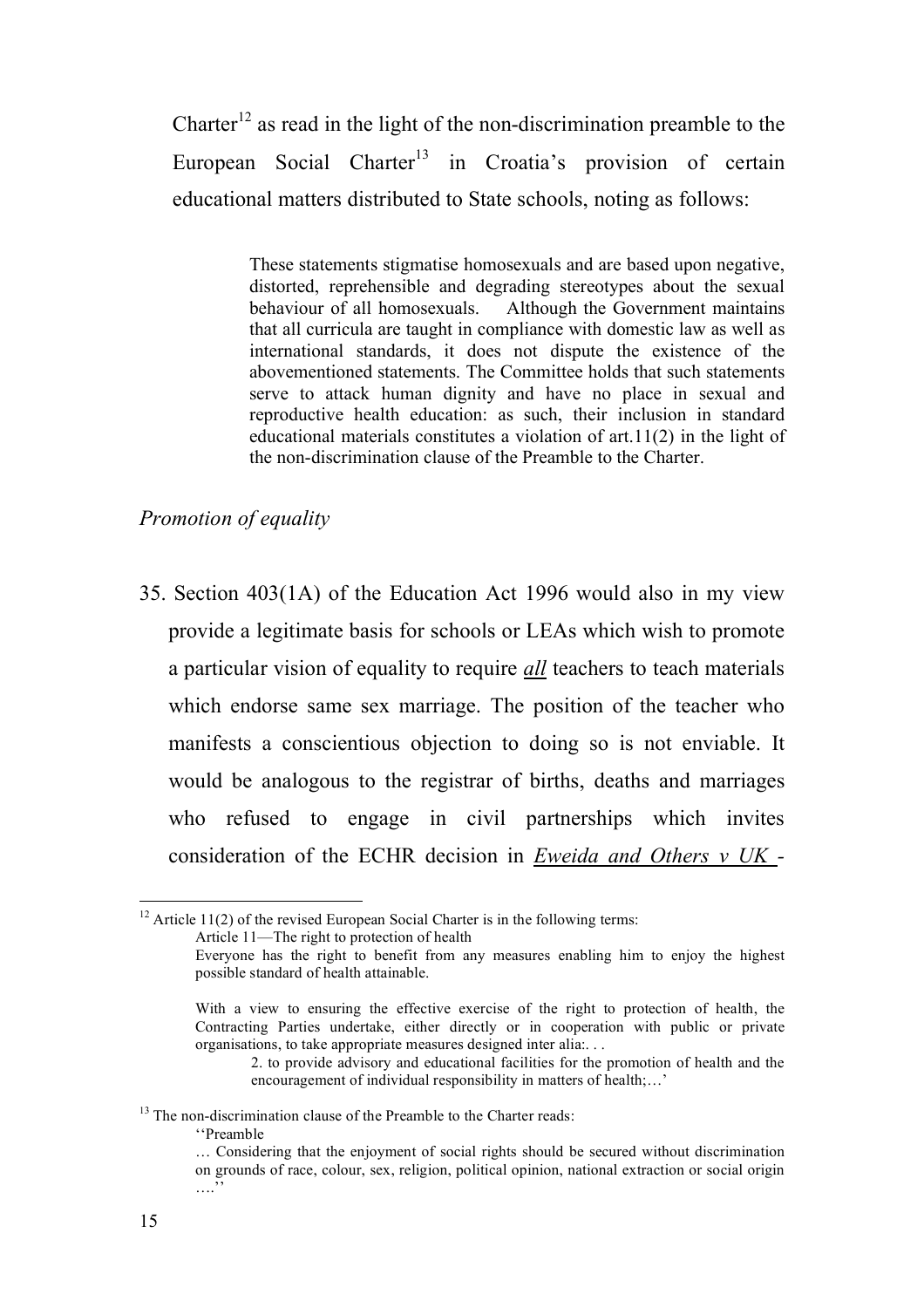*48420/10 36516/10 51671/10 59842/10 - HEJUD [2013] ECHR 37*. The London Borough of Islington had a "Dignity for All" equality and diversity policy. In 2005 it designated all existing registrar of births, deaths and marriages as civil partnership registrars.

- 36. Initially, Ms Ladele was permitted to make informal arrangements with colleagues to exchange work so that she did not have to conduct civil partnership ceremonies. Ms Ladele's refusal to carry out civil partnerships allegedly caused rota difficulties and put a burden on others and there had been complaints from homosexual colleagues that they felt victimised. No doubt similar complaints would be made of the teacher who refused to promote the new definition of marriage. She was told that her refusal to conduct civil partnerships put her in breach of the equality policy. Her claim for discrimination on grounds of religion or belief ultimately failed both domestically and at the ECHR.
- 37.The lack of protection for the conscientious objector can be seen in the Court of Appeal which stated, at paragraph 52:

"...the fact that Ms Ladele's refusal to perform civil partnerships was based on her religious view of marriage could not justify the conclusion that Islington should not be allowed to implement its aim to the full, namely that all registrars should perform civil partnerships as part of its Dignity for All policy. Ms Ladele was employed in a public job and was working for a public authority; she was being required to perform a purely secular task, which was being treated as part of her job; Ms Ladele's refusal to perform that task involved discriminating against gay people in the course of that job; she was being asked to perform the task because of Islington's Dignity for All policy, whose laudable aim was to avoid, or at least minimise, discrimination both among Islington's employees, and as between Islington (and its employees) and those in the community they served; Ms Ladele's refusal was causing offence to at least two of her gay colleagues; Ms Ladele's objection was based on her view of marriage, which was not a core part of her religion; and Islington's requirement in no way prevented her from worshipping as she wished."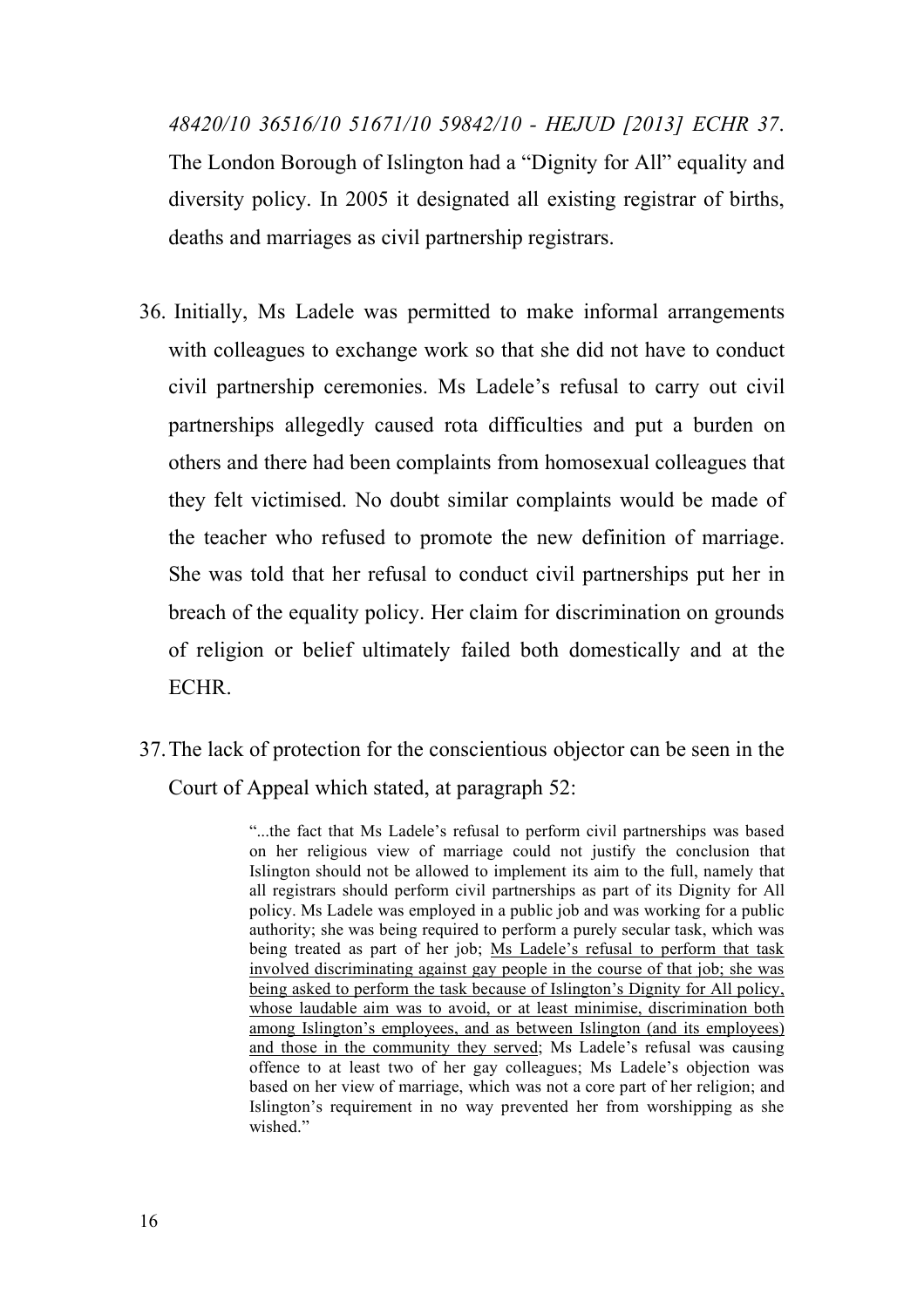## 38.The ECHR gave no more protection. The key features of the recent judgment for present purposes are

82 Even where the [religious] belief in question attains the required level of cogency and importance, it cannot be said that every act which is in some way inspired, motivated or influenced by it constitutes a "manifestation" of the belief. Thus, for example, acts or omissions which do not directly express the belief concerned or which are only remotely connected to a precept of faith fall outside the protection of Article 9 § 1 (see *Skugar and Others v. Russia* (dec.), no. 40010/04, 3 December 2009, BAILII: [2009] ECHR 2159 and, for example, *Arrowsmith v. the United Kingdom*, Commission's report of 12 October 1978, 3 EHRR 218, Decisions and Reports 19, p. 5; *C. v. the United Kingdom,* Commission decision of 15 December 1983, 6 EHRR CD587, DR 37, p. 142; *Zaoui v. Switzerland* (dec.), no. 41615/98, 18 January 2001). In order to count as a "manifestation" within the meaning of Article 9, the act in question must be intimately linked to the religion or belief. An example would be an act of worship or devotion which forms part of the practice of a religion or belief in a generally recognised form. However, the manifestation of religion or belief is not limited to such acts; the existence of a sufficiently close and direct nexus between the act and the underlying belief must be determined on the facts of each case. In particular, there is no requirement on the applicant to establish that he or she acted in fulfilment of a duty mandated by the religion in question (see *Cha'are Shalom Ve Tsedek v. France* [GC], no. 27417/95, §§ 73-74, ECHR 2000-VII, 9 BHRC 27; *Leyla Şahin,* cited above, §§ 78 and 105; *Bayatyan*, cited above, § 111; *Skugar*, cited above; *Pichon and Sajous v. France* (dec.), no. 49853/99, *Reports of Judgments and Decisions* 2001-X).

105. The Court of Appeal held in this case that the aim pursued by the local authority was to provide a service which was not merely effective in terms of practicality and efficiency, but also one which complied with the overarching policy of being "an employer and a public authority wholly committed to the promotion of equal opportunities and to requiring all its employees to act in a way which does not discriminate against others". The Court recalls that in its caselaw under Article 14 it has held that differences in treatment based on sexual orientation require particularly serious reasons by way of justification (see, for example, *Karner v. Austria*, no. 40016/98, § 37, ECHR 2003-IX, 38 EHRR 24; *Smith and Grady*, cited above, § 90; *Schalk and Kopf v. Austria*, no. 30141/04, § 97, ECHR 2010, BAILII: [2010] ECHR 1996). It has also held that same-sex couples are in a relevantly similar situation to different-sex couples as regards their need for legal recognition and protection of their relationship, although since practice in this regard is still evolving across Europe, the Contracting States enjoy a wide margin of appreciation as to the way in which this is achieved within the domestic legal order (*Schalk and*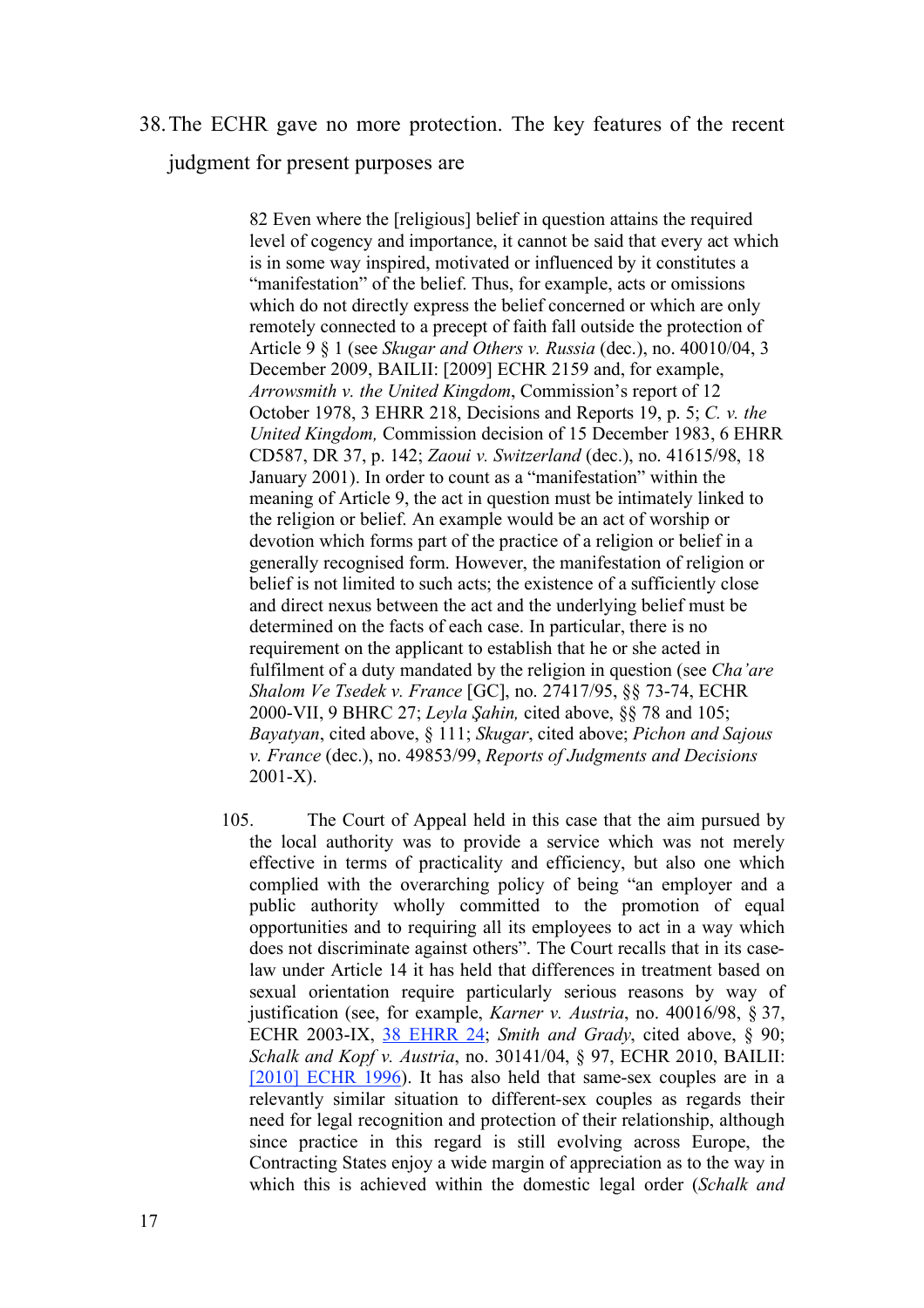*Kopf*, cited above, §§ 99-108). Against this background, it is evident that the aim pursued by the local authority was legitimate  $14$ .

- 106. It remains to be determined whether the means used to pursue this aim were proportionate. The Court takes into account that the consequences for the applicant were serious: given the strength of her religious conviction, she considered that she had no choice but to face disciplinary action rather than be designated a civil partnership registrar and, ultimately, she lost her job. Furthermore, it cannot be said that, when she entered into her contract of employment, the applicant specifically waived her right to manifest her religious belief by objecting to participating in the creation of civil partnerships, since this requirement was introduced by her employer at a later date. On the other hand, however, the local authority's policy aimed to secure the rights of others which are also protected under the Convention. The Court generally allows the national authorities a wide margin of appreciation when it comes to striking a balance between competing Convention rights (see, for example, *Evans v. the United Kingdom* [GC], no. 6339/05, § 77, ECHR 2007-I, 46 EHRR 34). In all the circumstances, the Court does not consider that the national authorities, that is the local authority employer which brought the disciplinary proceedings and also the domestic courts which rejected the applicant's discrimination claim, exceeded the margin of appreciation available to them. It cannot, therefore, be said that there has been a violation of Article 14 taken in conjunction with Article 9 in respect of the third applicant.
- 39.The importance of the analogy in this case is that there were no issues of practical discrimination against homosexuals in the facts of Ms Ladele's case. The legitimate aim was all about maintaining the terms of an equality policy. This is no doubt how a case would be framed in respect of a teacher who was disciplined for not sufficiently promoting same sex marriage in the classroom.
- 40.As to schools not providing sex education (I am instructed that primary schools are not obliged to do so), the position is less clear as there is no explicit duty under the Education Act 1996 to teach about the importance of marriage. However, in my view the Public Sector

<sup>&</sup>lt;sup>14</sup> My emphasis.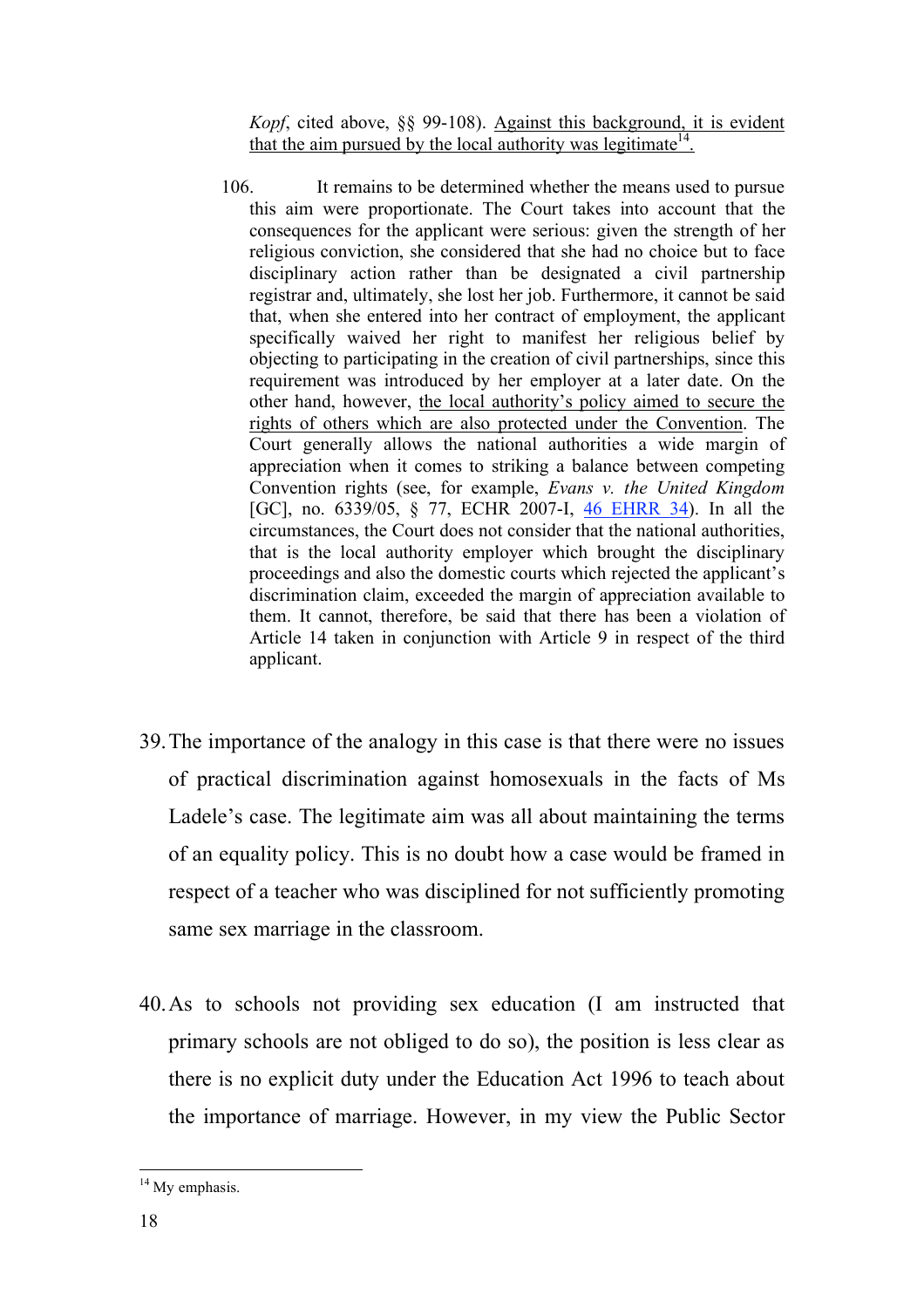Equality Duty imposed under EQA  $2010^{15}$  would provide a legitimate basis for including not just the *fact* of same sex marriage but also an *endorsement* of it as part of the curriculum. For example, a school may discover that pupils are being bullied as their same sex parents are married under the new definition of marriage, i.e. because of their parents' sexual orientation. The school would arguably be under a duty to explore ways to address this by way of the curriculum, for example by teaching materials which endorse or at the least seek to normalise same sex marriage. Indeed, this example mirrors one of the examples provided in the Equality and Human Rights Commission's *Public sector equality duty guidance for schools in England*: *16*

> A primary school becomes aware that there may be an issue with homophobic bullying when a boy in reception is bullied for having same-sex parents. As a result, the head teacher asks all teachers to report incidents of homophobic bullying and name-calling. Information gathered shows that homophobic name-calling is focused in years 4, 5 and 6. **The head teacher asks pastoral staff to research curriculum resources and classroom strategies to tackle this issue**… Once pastoral staff have reported back to the head teacher, new measures are introduced to tackle bullying throughout the school.

41.Given that Parliament has decided explicitly to require secondary schools to promote marriage as part of sex education lessons, it seems eminently reasonable for schools or LEAs to decide to do this in other contexts. That being said, it would not be open to a school or an LEA to teach that same sex marriage was *better* than other types of marriage as this would amount to discrimination for the reasons stated above in relation to the opposite scenario.

<sup>&</sup>lt;sup>15</sup> Nb. From 6 April 2012 schools have been required to publish information showing how they comply with the equality duty and setting equality objectives.  $^{16}$  See page 7,

http://www.equalityhumanrights.com/uploaded\_files/pdfs/public\_sector\_equality\_duty\_guidance\_for\_s chools\_in\_england\_final.pdf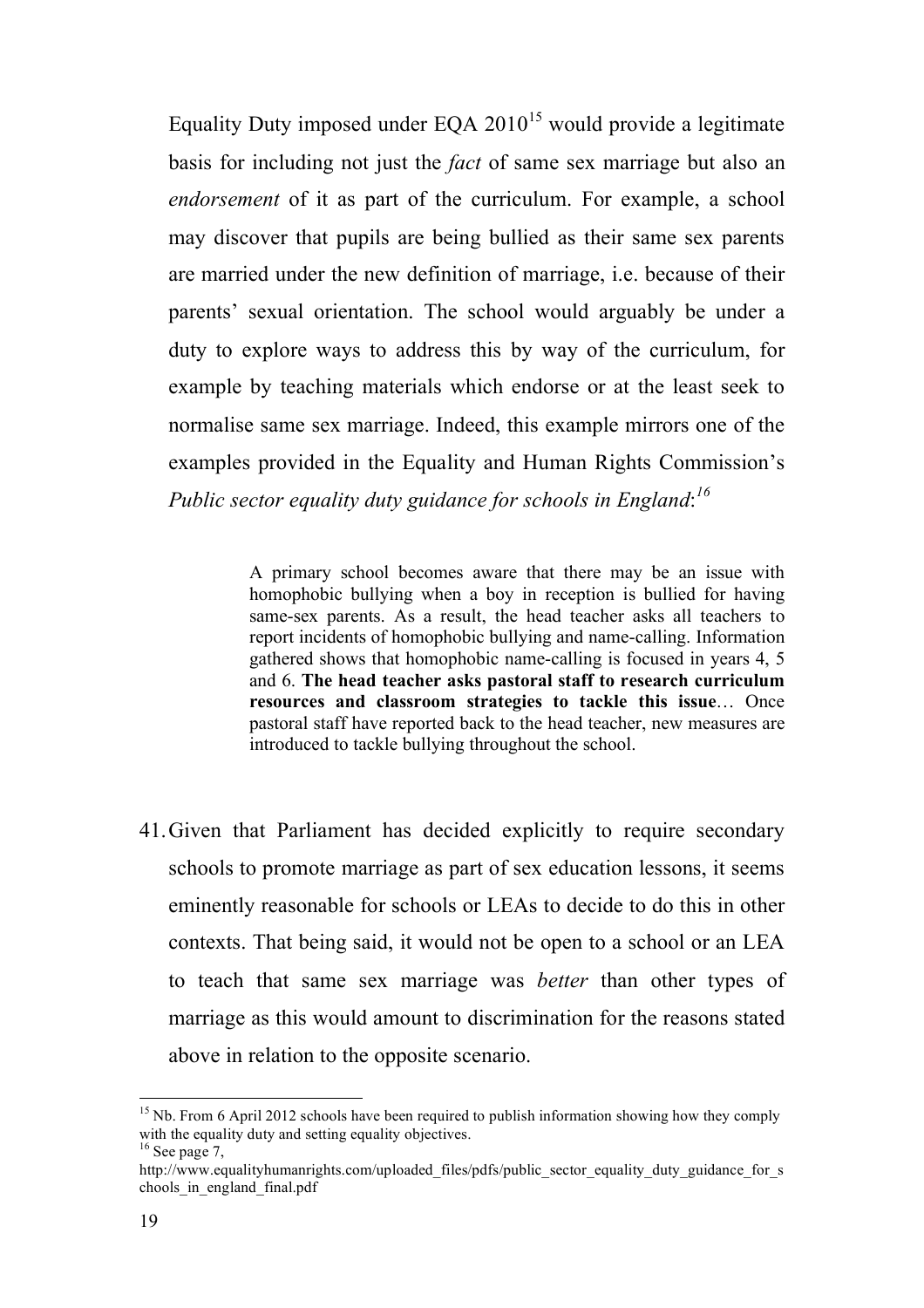#### *Discipline of teachers*

- 42. If the *Marriage Bill* becomes law, schools could lawfully discipline a teacher who refused to teach materials endorsing same sex marriage. Given that a teacher has to obey reasonable instructions and that when sex education is given to registered pupils at maintained schools they must learn the nature of marriage I think that the employer could discipline on those grounds. Of course, individual situations will vary, and not all teaching materials will be 'reasonable' instructions; for example, I have already mentioned the case of materials which promote gay marriage *over* other forms of marriage, which may amount to discrimination against those who are not gay or lesbian. Further the right to freedom of expression would have to be balanced in respect of any instructions.
- 43. Unless Section 403(1A) of the Education Act 1996 is amended, the enactment of the new *Marriage Bill* would create a legal duty on schools to positively promote same sex marriage within sex and relationships education. Given that it arises from guidance given under statute I doubt that an SRE teacher would have the right to refuse to teach about the 'importance' of same sex marriage.
- 44. As already indicated above, the domestic (i.e. English and Welsh) courts have considered a number of recent cases involving employees who have for reasons of religious belief refused to perform certain duties at work, and were dismissed as a result. Generally, the domestic courts have been unsympathetic to employees and service providers whose have refused to provide services to homosexuals due to their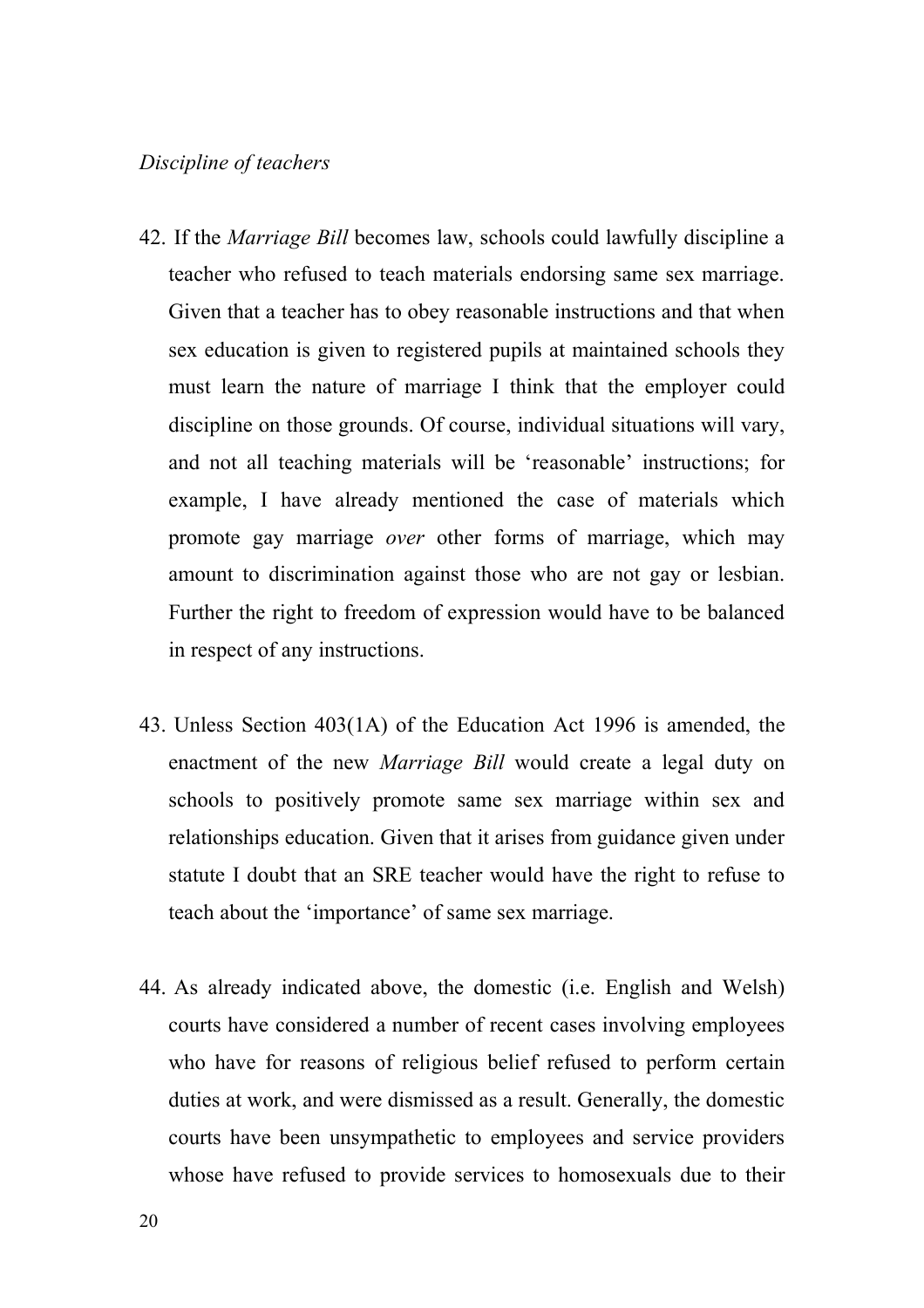religious beliefs. Of the four cases which were recently considered by the European Court of Human Rights in *Eweida* the case of Gary McFarlane is relevant in addition to that of Ms Ladele already dealt with.

45. Mr McFarlane, also a Christian, believed that homosexuality was sinful and as a result was unwilling to counsel gay and lesbian couples in his job at Relate, a counselling service. He was summarily dismissed for gross misconduct and lodged a claim alleging direct and indirect discrimination. His claim was rejected by the Employment Tribunal and the Employment Appeal Tribunal upheld the decision. He was refused permission to appeal to the Court of Appeal in the light of the decision in *Ladele.* 

#### 46.The Strasbourg court rejected Mr McFarlane's complaint. It stated:

108. The Court accepts that Mr McFarlane's objection was directly motivated by his orthodox Christian beliefs about marriage and sexual relationships, and holds that his refusal to undertake to counsel homosexual couples constituted a manifestation of his religion and belief. The State's positive obligation under Article 9 required it to secure his rights under Article 9.

109. It remains to be determined whether the State complied with this positive obligation and in particular whether a fair balance was struck between the competing interests at stake (see paragraph 84 above). In making this assessment, the Court takes into account that the loss of his job was a severe sanction with grave consequences for the applicant. On the other hand, the applicant voluntarily enrolled on Relate's postgraduate training programme in psycho-sexual counselling, knowing that Relate operated an Equal Opportunities Policy and that filtering of clients on the ground of sexual orientation would not be possible (see paragraphs 32-34 above). While the Court does not consider that an individual's decision to enter into a contract of employment and to undertake responsibilities which he knows will have an impact on his freedom to manifest his religious belief is determinative of the question whether or not there been an interference with Article 9 rights, this is a matter to be weighed in the balance when assessing whether a fair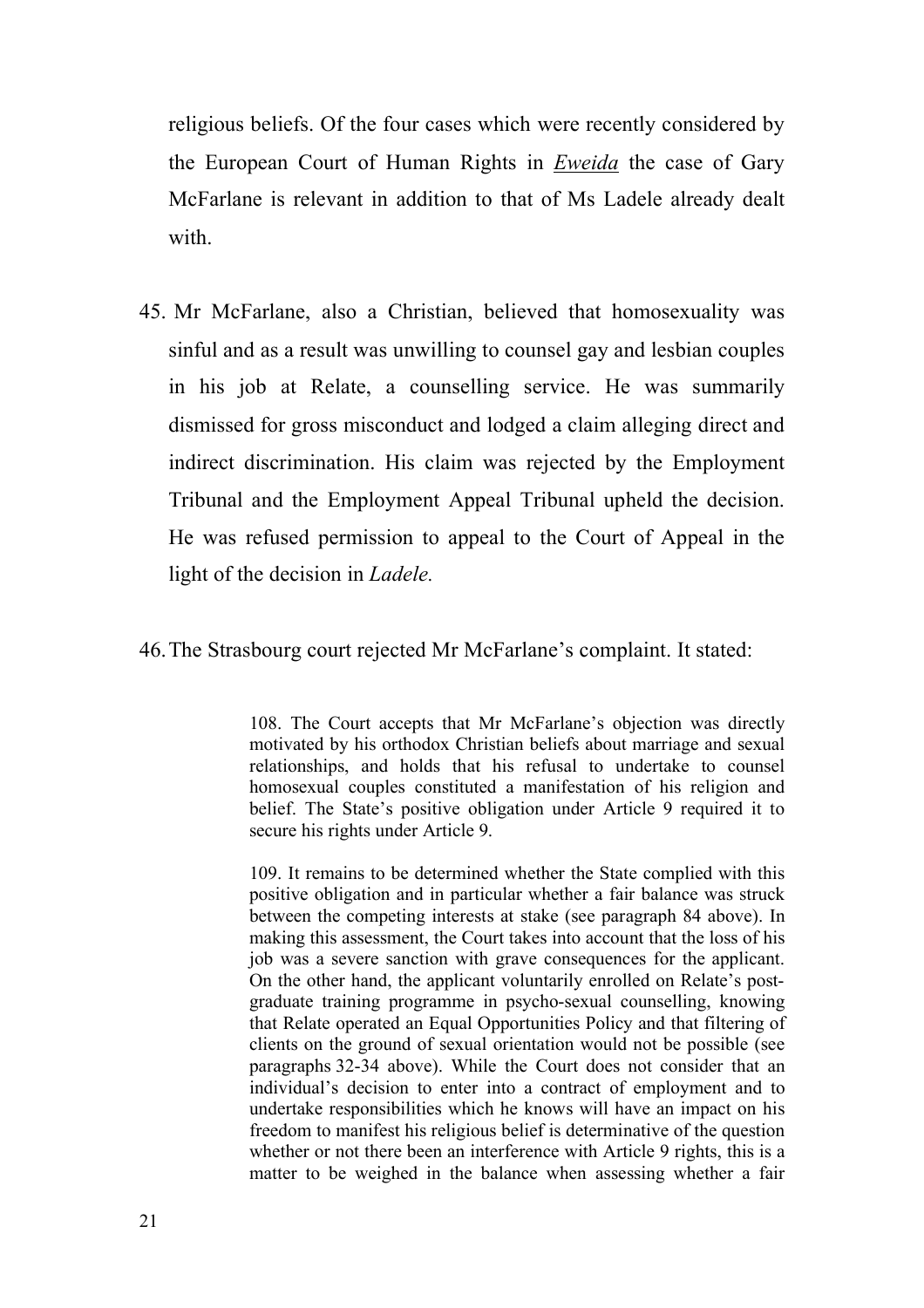balance was struck (see paragraph 83 above). However, for the Court the most important factor to be taken into account is that the employer's action was intended to secure the implementation of its policy of providing a service without discrimination. The State authorities therefore benefitted from a wide margin of appreciation in deciding where to strike the balance between Mr McFarlane's right to manifest his religious belief and the employer's interest in securing the rights of others. In all the circumstances, the Court does not consider that this margin of appreciation was exceeded in the present case.

- 47.As in Ms Ladele's case, the Court ruled that the employer's antidiscrimination policy was paramount in the balancing exercise, and that states had a wide margin of appreciation in deciding how to secure the rights of others even at the expense of religious belief. There is no reason in principle why this would not apply equally to a teacher refusing to teach about the importance of marriage between gays and lesbians, an instruction which would be underpinned by EQA 2010 and more generally attempts to minimise discrimination.
- 48.It should be noted that none of the recent cases on the refusal of services to homosexuals has yet reached the Supreme Court. However, the court is due<sup>17</sup> to hear an appeal against <u>Bull & Bull v Hall &</u> *Preddy* [2012] EWCA Civ 83, in which the Court of Appeal upheld a ruling that Christian hotel owners had discriminated against a gay couple by refusing to provide them a double room in their hotel. The Court of Appeal followed the reasoning in *Ladele* and *McFarlane*, albeit before the European Court of Human Rights had ruled on the cases. Following the decision in *Eweida*, it seems unlikely that the Supreme Court will decide any differently than the Court of Appeal.

 <sup>17</sup> http://www.bbc.co.uk/news/uk-england-cornwall-19263265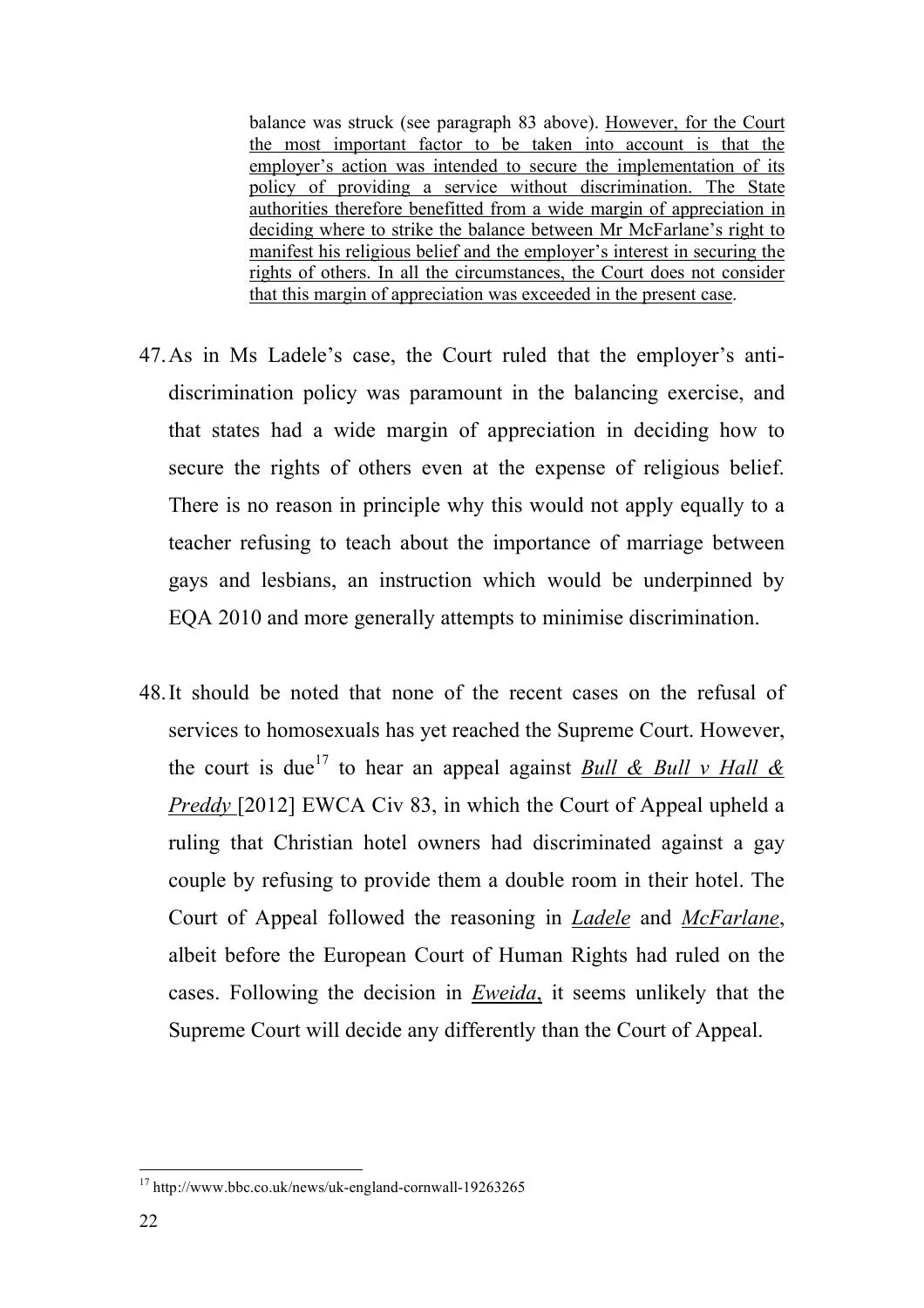49.In summary my answers to the questions posed are:

*(1) - In relation to teaching in general, would the enactment of the Marriage (Same Sex Couples) Bill*

*a. Make it more difficult for those schools which currently seek to teach about marriage or present it in a positive way to continue doing so without teaching similarly with regard to same sex marriage?*

Yes. This can be seen from a number of sources.

*b. Provide a legitimate basis for schools or LEAs which wish to promote a particular vision of equality to require all teachers to teach materials which endorse same sex marriage?*

Yes. For the reasons stated above in relation to the duties under the Education Act 1996.

*c. Make it more difficult for a teacher with a conscientious objection to same sex marriage to express his or her views in the classroom?*

In short, yes. Although teachers have a qualified right to express their personal views, a teacher who expressed their own view would have to be very careful not to do so in a way which potentially led to discrimination against pupils on grounds of sexual orientation.